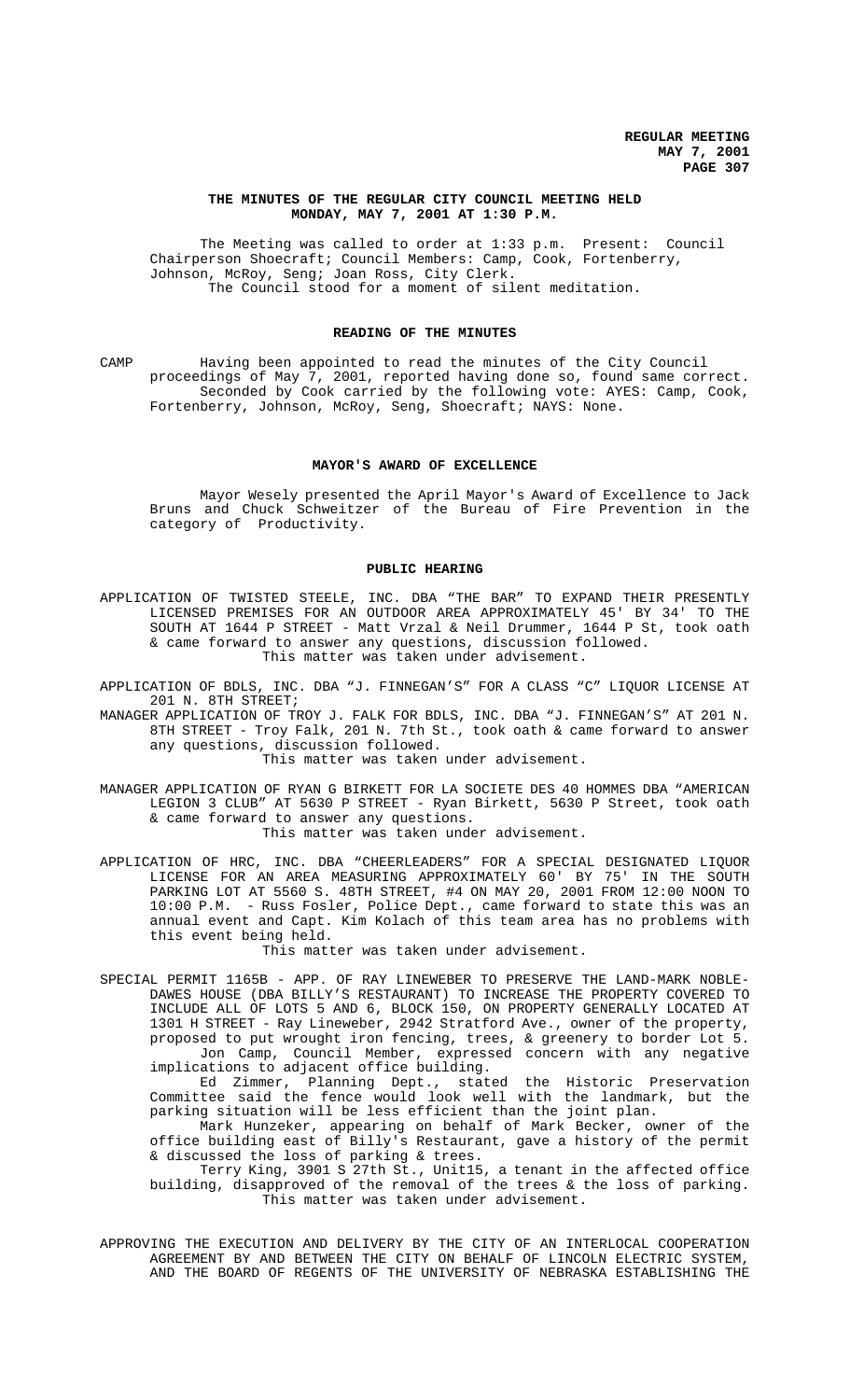NEBRASKA UTILITY CORPORATION, FOR THE PURPOSES OF PURCHASING, LEASING, CONSTRUCTING, AND FINANCING FACILITIES AND ACQUIRING SERVICES IN ORDER TO FURNISH ENERGY REQUIREMENTS, UTILITY AND INFRASTRUCTURE FACILITIES AND RELATED ENERGY, UTILITY AND INFRASTRUCTURE SERVICES TO THE CITY AND THE REGENTS; AND APPROVING THE RELATED ARTICLES OF INCORPORATION AND BYLAWS OF THE CORPORATION - Shelly Sahling, Policy Analysis Director & Assistant Counsel at Lincoln Electric System, came forward in favor, discussion followed.

This matter was taken under advisement.

- ADOPTING A SEWER CONNECTION FEE FOR THE SOUTH SALT CREEK TRUNK SEWER AS REQUIRED BY THE CONDITIONAL ANNEXATION AND ZONING AGREEMENT FOR YANKEE HILL ROAD VICINITY - James Drake, 7900 S. 14th St., came forward in favor. This matter was taken under advisement.
- APPROVING AN AGREEMENT BETWEEN BIG RED KENO AND CORPORATE GOLF MARKETING INC. DBA "BUNKERS" FOR THE OPERATION OF A KENO SATELLITE SITE AT 8901 AUGUSTA DRIVE - John Hewitt for Big Red Keno & Bunkers, came forward to answer any questions.

This matter was taken under advisement.

### **ORDINANCES - 3RD READING**

CHANGE OF ZONE 3308 - AMENDING SECTION 27.65.090 OF THE LINCOLN MUNICIPAL CODE TO ALLOW A MODIFICATION OF THE PARKING REQUIREMENTS FOR MULTI-FAMILY DWELLINGS WITHIN A COMMUNITY UNIT PLAN TO ALLOW A PERCENTAGE OF PARKING SPACES LOCATED ON A DRIVEWAY BEHIND A GARAGE ATTACHED TO A DWELLING UNIT TO BE CONSIDERED AS REQUIRED PARKING - CLERK read an ordinance, introduced by Coleen Seng, amending Section 27.65.090 of the Lincoln Municipal Code to provide that the City Council may modify the parking requirements for multi-family dwellings within a community unit plan to allow a percentage of parking spaces located on a driveway behind a garage attached to a dwelling to be considered as required parking; and repealing Section 27.65.090 of the Lincoln Municipal Code as hitherto existing, the third time.

SENG Moved to pass ordinance as read.

Seconded by Johnson & carried by the following vote: AYES: Camp, Cook, Fortenberry, Johnson, McRoy, Seng, Shoecraft; NAYS: None.

- The ordinance, being numbered **#17844**, is recorded in Ordinance Book 24, Page
- CHANGE OF ZONE 3317 APPLICATION OF NOEL CHADD FOR A CHANGE OF ZONE FROM R-2 RESIDENTIAL TO R-4 RESIDENTIAL ON PROPERTY GENERALLY LOCATED AT NORTH 1ST STREET AND GARBER AVENUE. (IN CONNECTION W/01R-91) - CLERK read an ordinance, introduced by Coleen Seng, amending the Lincoln Zoning District Maps attached to and made a part of Title 27 of the Lincoln Municipal Code, as provided by Section 27.05.020 of the Lincoln Municipal Code, by changing the boundaries of the districts established and shown thereon, the third time.
- SENG Moved to pass ordinance as read.

Seconded by Johnson & carried by the following vote: AYES: Camp, Cook, Fortenberry, Johnson, McRoy, Seng, Shoecraft; NAYS: None. The ordinance, being numbered **#17845** is recorded in Ordinance Book 24, Page

AMENDING THE CORPORATE LIMITS OF THE CITY BY ANNEXING APPROXIMATELY 150.7 ACRES OF PROPERTY GENERALLY LOCATED NORTHEAST OF SOUTH 14TH STREET AND YANKEE HILL ROAD. (IN CONNECTION W/01-71, 01R-92, 01R-93, 01R-94, 01R-95,01R-96) - CLERK read an ordinance, introduced by Coleen Seng, amending Section 5 of Ordinance No. 8730, passed May 17, 1965, as last amended by Section 2 of Ordinance No. 17749 passed October 23, 2000, and amending Section 7 of Ordinance No. 8730, passed May 17, 1965, as last amended by Section 2 of Ordinance No. 17488, passed April 12, 1999, prescribing and defining the corporate limits of the City of Lincoln, Nebraska; and repealing Section 5 of Ordinance No. 8730, passed May 17, 1965, as last amended by Section 2 of Ordinance No. 17749, passed October 23, 2000, and Section 7 of Ordinance No. 8730, passed May 17, 1965, as last amended by Section 2 of Ordinance No. 17488, passed April 12, 1999, as hitherto existing, the third time.

SENG Moved to pass ordinance as read.

Seconded by Johnson & carried by the following vote: AYES: Camp, Cook, Fortenberry, Johnson, McRoy, Seng, Shoecraft; NAYS: None.

The ordinance, being numbered **#17846**, is recorded in Ordinance Book 24, Page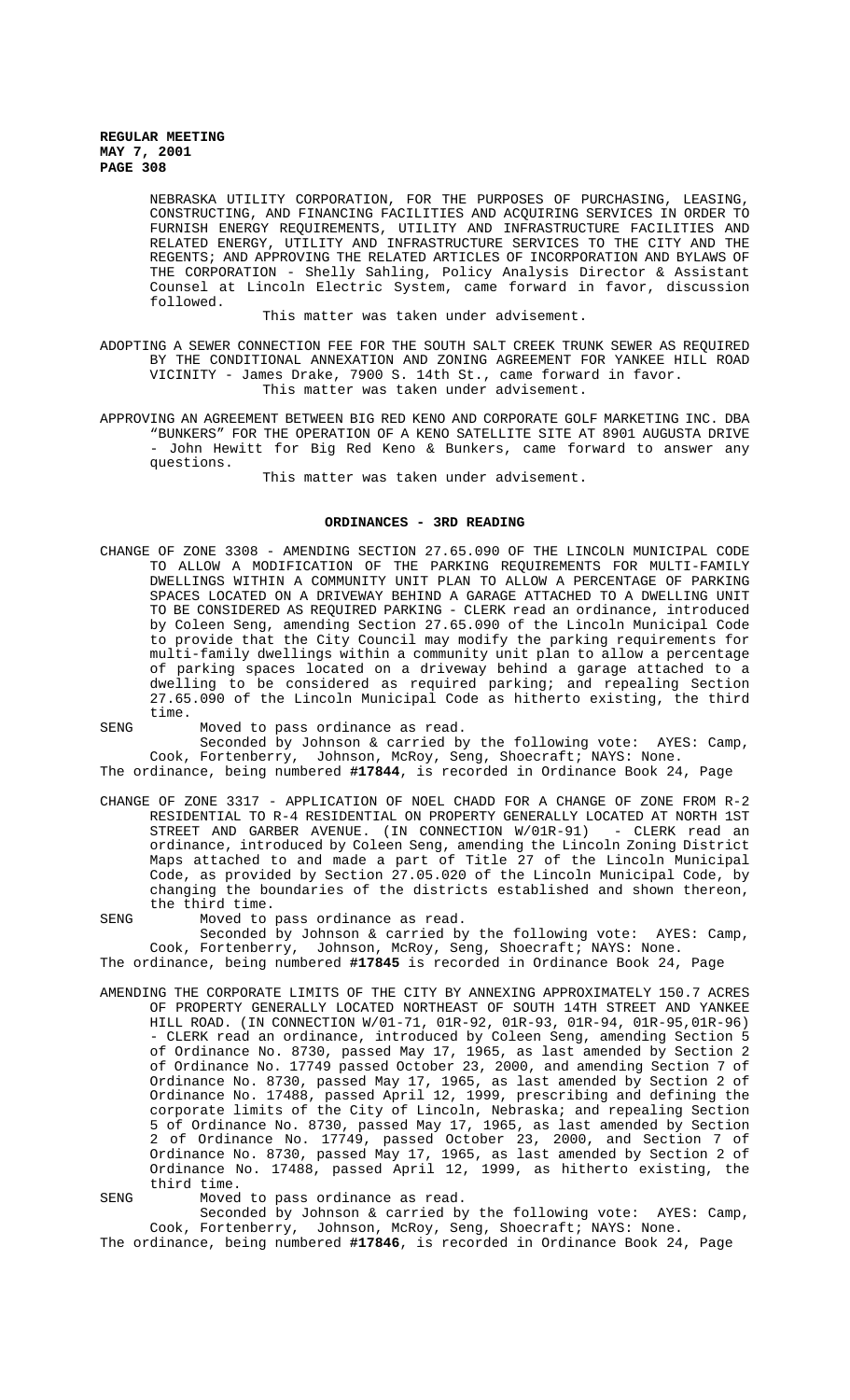- CHANGE OF ZONE 3301 APPLICATION OF KRUEGER DEVELOPMENT COMPANY FOR A CHANGE OF ZONE FROM AG AGRICULTURAL TO R-3 RESIDENTIAL, B-2 PLANNED NEIGHBORHOOD BUSINESS AND H-4 GENERAL COMMERCIAL; AND FROM B-2 PLANNED NEIGHBORHOOD BUSINESS TO R-3 RESIDENTIAL ON PROPERTY GENERALLY LOCATED NORTHEAST OF SOUTH 14TH STREET AND YANKEE HILL ROAD.(IN CONNECTION W/01-70, 01R-92, 01R-93, 01R-94, 01R-95, 01R-96) - CLERK read an ordinance, introduced by Coleen Seng, amending the Lincoln Zoning District Maps attached to and made a part of Title 27 of the Lincoln Municipal Code, as provided by<br>Section 27.05.020 of the Lincoln Municipal Code, by changing the Section 27.05.020 of the Lincoln Municipal Code, by changing the boundaries of the districts established and shown thereon, the third time.
- SENG Moved to pass ordinance as read. Seconded by Johnson & carried by the following vote: AYES: Camp, Cook, Fortenberry, Johnson, McRoy, Seng, Shoecraft; NAYS: None.

The ordinance, being numbered **#17847**, is recorded in Ordinance Book 24, Page

- APPROVING A SUB-SUBLEASE AGREEMENT BETWEEN THE CITY OF LINCOLN AND DYNAMIC EDUCATIONAL SYSTEMS, INC. FOR 124 SQUARE FEET OF SPACE AT THE ONE STOP CENTER AT GOLD'S GALLERIA - CLERK read an ordinance, introduced by Coleen Seng, accepting and approving a Sublease Agreement between the City of Lincoln and Dynamic Educational Systems, Inc. for a lease of space at 1010 N Street, Lincoln, Lancaster County, Nebraska for a term of October 1, 2000 through July 31, 2001 whereby the City of Lincoln is subleasing space to Dynamic Educational Systems, Inc. at the One Stop Center for providing Job Corps youth job training services under the Workforce Investment Act, the third time.
- 

SENG Moved to pass ordinance as read.

Seconded by Johnson & carried by the following vote: AYES: Camp, Cook, Fortenberry, Johnson, McRoy, Seng, Shoecraft; NAYS: None.

The ordinance, being numbered **#17848**, is recorded in Ordinance Book 24, Page

APPROVING A SUB-SUBLEASE AGREEMENT BETWEEN THE CITY OF LINCOLN AND LINCOLN ACTION PROGRAM FOR 114 SQUARE FEET OF SPACE AT THE ONE STOP CENTER AT GOLD'S GALLERIA - CLERK read an ordinance, introduced by Coleen Seng, accepting and approving a Sub-Sublease Agreement between the City of Lincoln and Lincoln Action Program for a lease of space at 1010 N Street, Lincoln, Lancaster County, Nebraska for a term of April 1, 2001 through July 31, 2001 whereby the City of Lincoln is subleasing space to Lincoln Action program at the One Stop Center for providing youth job training and employment services under the Workforce Investment Act, the third time. SENG Moved to pass ordinance as read.

Seconded by McRoy & carried by the following vote: AYES: Camp, Cook, Fortenberry, Johnson, McRoy, Seng, Shoecraft; NAYS: None.

The ordinance, being numbered **#17849**, is recorded in Ordinance Book 24, Page

CHANGE OF ZONE 3306 - APPLICATION OF KREIN REAL ESTATE FOR A CHANGE OF ZONE FROM R-1 RESIDENTIAL AND R-2 RESIDENTIAL TO R-T RESIDENTIAL TRANSITION, ON PROPERTY GENERALLY LOCATED ON THE WEST SIDE OF THE INTERSECTION OF SOUTH 56TH STREET AND WALTZ ROAD.(IN CONNECTION W/01R-98) - CLERK read an ordinance, introduced by Coleen Seng, amending the Lincoln Zoning District Maps attached to and made a part of Title 27 of the Lincoln Municipal Code, as provided by Section 27.05.020 of the Lincoln Municipal Code, by changing the boundaries of the districts established and shown thereon, the third time.

SENG Moved to pass ordinance as read.

Seconded by Johnson & carried by the following vote: AYES: Camp, Cook, Fortenberry, Johnson, McRoy, Seng, Shoecraft; NAYS: None.

The ordinance, being numbered **#17850**, is recorded in Ordinance Book 24, Page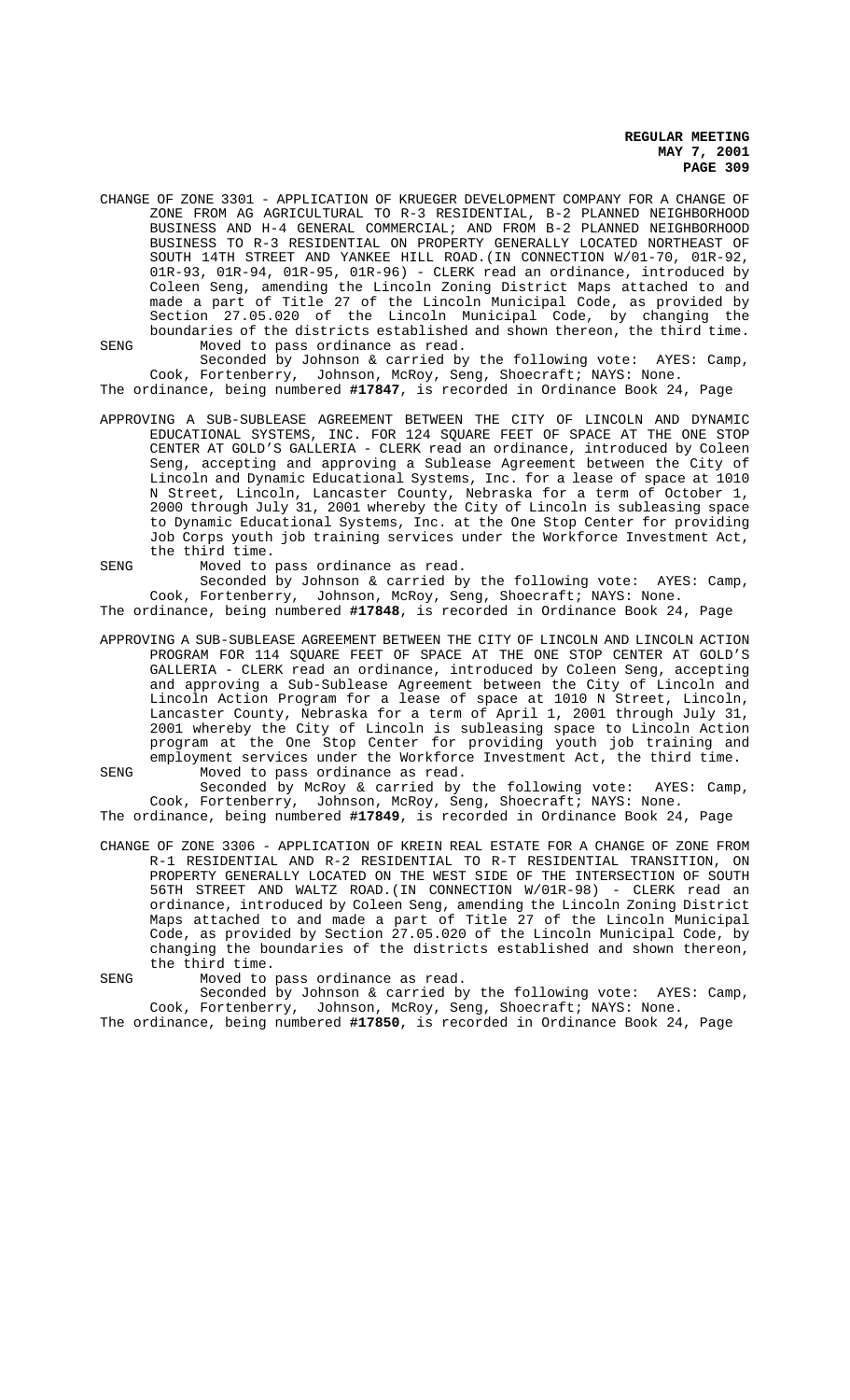AMENDING SECTION 17.10.080 OF THE LINCOLN MUNICIPAL CODE TO ALLOW INDIVIDUAL METERS IN A MULTI-DWELLING COMPLEX - PRIOR to reading:

- COOK Moved to place Bill No. 01-75 on Pending. Seconded by Fortenberry & carried by the following vote: AYES:
- Camp, Cook, Fortenberry, Johnson, McRoy, Seng, Shoecraft; NAYS: None. COOK Moved to amend the Pending motion to include the formation of a committee & bring forward in 8 to 10 weeks. Seconded by Johnson & carried by the following vote: AYES: Camp,

Cook, Fortenberry, Johnson, McRoy, Seng, Shoecraft; NAYS: None. CLERK Read an ordinance, introduced by, Coleen Seng, amending Section 17.10.080 of the Lincoln Municipal Code relating to water service to mobile home courts, campgrounds, shopping centers, office parks, multiple dwellings, townhouses, and condominiums to allow individual meters in a multidwelling complex; and repealing Section 17.10.080 of the Lincoln Municipal Code as hitherto existing, the third time.

CHANGE OF ZONE 3134B - APP. OF CHRISTIAN RETIREMENT HOMES, INC. DBA

EASTMONT TOWERS, TO ADD AND OPERATE A SIX BED HEALTH CARE FACILITY IN THE WILLOW SPRINGS FINAL PLANNED UNIT DEVELOPMENT ON PROPERTY GENERALLY LOCATED AT SOUTH 78TH STREET & PIONEERS BLVD. CLERK READ AN ORDINANCE, INTRODUCED BY JEFF FORTENBERRY, APPROVING AMENDMENT NO. 2 TO THE DEVELOPMENT PLAN AND AGREEMENT FOR THE WILLOW SPRINGS PLANNED UNIT DEVELOPMENT TO ADD A SIX BED HEALTH CARE FACILITY ON LOTS, 7, 8, AND 9, BLOCK 4, WILLOW SPRINGS ADDITION, FOR THE THIRD TIME - CLERK read an ordinance, introduced by Jeff Fortenberry, approving Amendment No. 2 to the Development Plan and Agreement for the willow Springs Planned Unit Development to add a six bed health care facility on Lots, 7, 8, and 9, Block 4, Willow Springs Addition, for the third time.

FORTENBERRY Moved to reconsider & re-pass ordinance as read.

Seconded by Seng & carried by the following vote: AYES: Camp, Cook, Fortenberry, Johnson, McRoy, Seng, Shoecraft; NAYS: None.

The ordinance, being numbered **#17829**, is recorded in Ordinance Book 24, Page

AMENDING CHAPTER 6.04 OF THE LINCOLN MUNICIPAL CODE RELATING TO ANIMAL CONTROL REGULATIONS GENERALLY TO ALLOW THE DIRECTOR OF THE HEALTH DEPT. TO IMPOUND UNUSUAL ANIMALS; TO PROVIDE PERMIT PROVISIONS FOR ANIMAL EXHIBITS OR RIDES; TO MAKE IT UNLAWFUL TO PROVIDE FOR UNUSUAL CARNIVOROUS MAMMALS TO BE RESTRAINED BY THE PUBLIC FOR ENTERTAINMENT PURPOSES; AND TO PROVIDE AN APPEAL PROCESS FOR DENIED, NON-RENEWED AND REVOKED ANIMAL EXHIBIT OR RIDE PERMITS, THE THIRD TIME.

COOK Moved to pass ordinance as read.

Seconded by Seng & carried by the following vote: AYES: Camp, Cook, Fortenberry, Johnson, McRoy, Seng, Shoecraft; NAYS: None.

The ordinance, being numbered **#17851**, is recorded in Ordinance Book 24, Page

### **SPECIAL PERMITS, USE PERMITS & PRELIMINARY PLATS**

SPECIAL PERMIT 1165B - APP. OF RAY LINEWEBER TO PRESERVE THE LAND-MARK NOBLE-DAWES HOUSE (DBA BILLY'S RESTAURANT) TO INCREASE THE PROPERTY COVERED TO INCLUDE ALL OF LOTS 5 AND 6, BLOCK 150, ON PROPERTY GENERALLY LOCATED AT 1301 H STREET - CLERK read the following resolution, introduced by Jonathan Cook, who moved its adoption:<br>A-80819 WHEREAS, Ray Lineweber has submi

WHEREAS, Ray Lineweber has submitted an application designated as Special Permit No. 1165B for authority to revise the site plan for the landmark Noble-Dawes House (dba Billy's Restaurant) and to increase the property covered by the special permit to include all of Lots 5 and 6, Block 150, Original Plat on property generally located at the southeast corner of 13th an H Street, and legally described to wit:

Lots 5 and 6, Block 150, Original Plat, Lincoln,

Lancaster County, Nebraska;

WHEREAS, the real property adjacent to the area included within the site plan for this revised landmark designation will not be adversely affected; and

WHEREAS, said site plan together with the terms and conditions hereinafter set forth are consistent with the intent and purpose of Title 27 of the Lincoln Municipal Code to promote the public health, safety, and general welfare.

NOW, THEREFORE, BE IT RESOLVED by the City Council of the City of Lincoln, Nebraska:

That the application of Ray Lineweber, hereinafter referred to as "Permittee", to revise the site plan for the landmark Noble-Dawes House (dba Billy's Restaurant) and to increase the property covered by the special permit to include all of Lots 5 and 6, Block 150, Original Plat,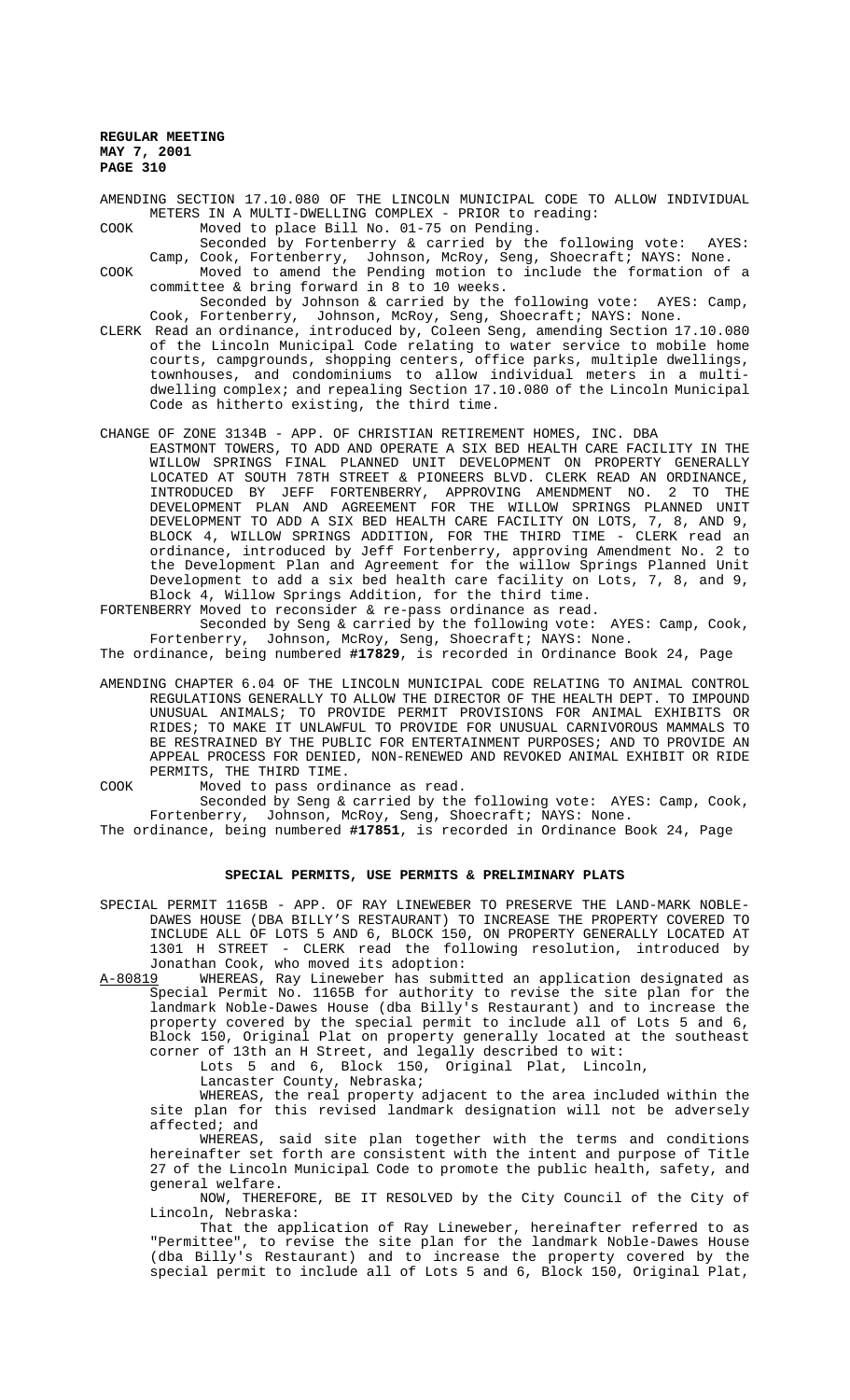on the property legally described above, be and the same is hereby granted under the provisions of Section 27.63.400 of the Lincoln Municipal Code upon condition that the increase in the property covered of said landmark designation be in strict compliance with said application, the site plan, and the following additional express terms, conditions, and requirements: 1. This permit approves an increase in the area of Special Permit

1165 to include all of Lots 5 and 6, Block 150, Original Plat.

Revise the site plan to show (a) a handicapped accessible parking stall; (b) a raised, curbed planting strip (turf or other low plantings) at least three feet wide for installation and protection of the fence; and (c) a one-way circulation system with angle parking within the lot, and reduction of the driveway width from 25 feet to 15 feet.<br>3. The construction plans must conform to the approved p

The construction plans must conform to the approved plans. 4. All privately owned improvements shall be permanently maintained by the Permittee.

5. The terms, conditions, and requirements of this resolution shall be binding and obligatory upon the Permittee, his successors, and assigns. The building official shall report violations to the City Council which may revoke the special permit or take such other action as may be necessary to gain compliance.

6. The Permittee shall sign and return the City's letter of acceptance to the City Clerk within 30 days following approval of the special permit, provided, however, said 30-day period may be extended up to six months by administrative amendment. The City Clerk shall file a copy of the resolution approving the special permit and the letter of acceptance with the Register of Deeds, filing fees therefor to be paid in advance by the Permittee.

Introduced by Jonathan Cook

Seconded by Seng & carried by the following vote: AYES: Camp, Cook, McRoy, Seng, Shoecraft; NAYS: Fortenberry, Johnson.

SPECIAL PERMIT NO. 1905 - APPLICATION OF NOEL CHADD TO DEVELOP GARBER POINTE COMMUNITY UNIT PLAN FOR 22 DWELLING UNITS IN 4 STRUCTURES ON PROPERTY GENERALLY LOCATED AT NORTH 1ST STREET AND GARBER AVENUE - CLERK read the

following resolution, introduced by Jon Camp, who moved its adoption:<br>A-80832 WHEREAS, Noel Chadd has submitted an application designated WHEREAS, Noel Chadd has submitted an application designated as Special Permit No. 1905 for authority to develop Garber Pointe Community Unit Plan on property located at North 1st Street and Garber Avenue, and legally described to wit:

Lot 81 I.T. located in the Northwest Quarter of Section

14, Township 10 North, Range 6 East of the 6th P.M.,

Lincoln, Lancaster County, Nebraska;

WHEREAS, the real property adjacent to the area included within the site plan for this community unit plan will not be adversely affected; and WHEREAS, said site plan together with the terms and conditions hereinafter set forth are consistent with the intent and purpose of Title 27 of the Lincoln Municipal Code to promote the public health, safety, and general welfare.

NOW, THEREFORE, BE IT RESOLVED by the City Council of the City of Lincoln, Nebraska:

That the application of Noel Chadd, hereinafter referred to as "Permittee", to develop Garber Pointe Community Unit Plan, on the property legally described above, be and the same is hereby granted under the provisions of Section 27.63.320 and Chapter 27.65 of the Lincoln Municipal Code upon condition that construction and operation of said community unit plan be in strict compliance with said application, the site plan, and the following additional express terms, conditions, and requirements:<br>1. T

1. This permit approves 22 dwelling units.<br>2. The City Council must approve Change of

2. The City Council must approve Change of Zone 3317.<br>3. Before receiving building permits:

- Before receiving building permits:
	- a. The Permittee must submit five copies of a revised and reproducible final site plan as approved.

b. The construction plans must conform to the approved plans.

4. Before occupying this development all development and construction must conform to the approved plans.

5. All privately-owned improvements, including landscaping, must be permanently maintained by the Permittee, its successors and assigns.

6. The site plan approved by this permit shall be the basis for all interpretations of setbacks, yards, locations of buildings, location of parking and circulation elements, and similar matters.

7. The terms, conditions, and requirements of this resolution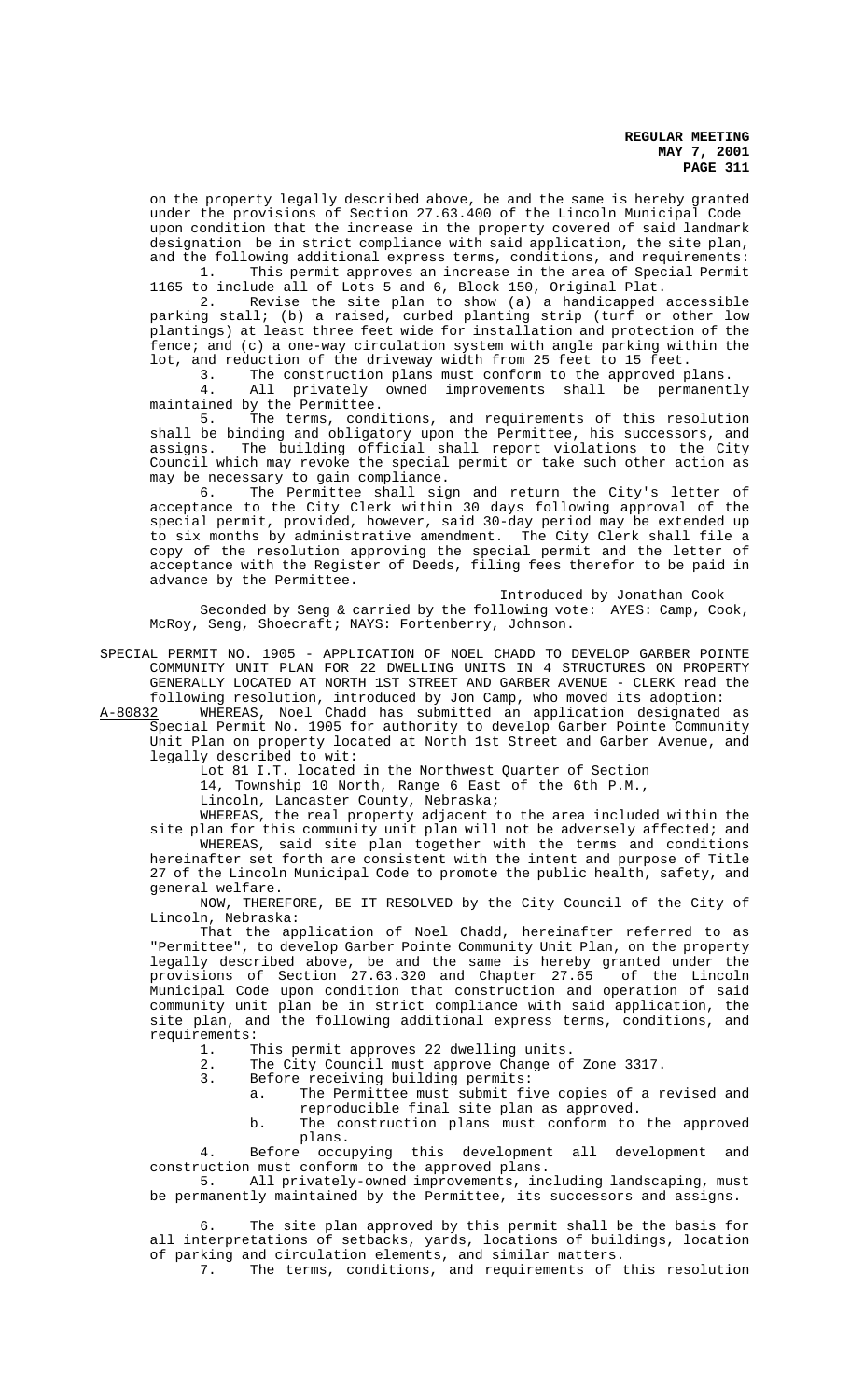> shall be binding and obligatory upon the Permittee, its successors, and assigns. The building official shall report violations to the City Council which may revoke the special permit or take such other action as may be necessary to gain compliance.

> 8. The Permittee shall sign and return the City's letter of acceptance to the City Clerk within 30 days following approval of the special permit, provided, however, said 30-day period may be extended up to six months by administrative amendment. The City Clerk shall file a copy of the resolution approving the special permit and the letter of acceptance with the Register of Deeds, filing fees therefor to be paid in advance by the Permittee.

Introduced by Jon Camp Seconded by Johnson & carried by the following vote: AYES: Camp, Cook, Fortenberry, Johnson, McRoy, Seng, Shoecraft; NAYS: None.

SPECIAL PERMIT 1753B - APPLICATION OF KRUEGER DEVELOPMENT COMPANY TO DEVELOP VAVRINA MEADOWS 1ST COMMUNITY UNIT PLAN CONSISTING OF 517 SINGLE FAMILY UNITS, 34 SINGLE FAMILY ATTACHED UNITS, 355 MULTI-FAMILY DWELLING UNITS, AND 86 UNITS FOR SINGLE FAMILY, SINGLE FAMILY ATTACHED OR DUPLEX USE, WITH WAIVERS OF CLUSTER DENSITY, FRONT, REAR AND SIDE YARD SETBACKS AND BUILDING HEIGHT, ON PROPERTY GENERALLY LOCATED NORTHEAST OF SOUTH 14TH STREET AND YANKEE HILL ROAD - PRIOR to reading:

COOK Moved to accept Amendments Nos. 2 & 4 on Bill No. 01R-92 as follows: 1. On page 4, between lines 10 & 11, insert a new condition 3 to read as follows:

3. Revise the site plan as follows: (a) Renumber 19th Street, south of Ryley Lane to 18th St.; (b) Renumber 22nd as 21st St.; (c) Change 21st St. to a non-numbered street name; and (d) provide a non-numbered street name for 20th St., south of Scotch Pines Pass to the intersection with Ryley Lane; (e) Realign South 19th St. to a location generally across from Executive Woods Drive as it interacts Yankee Hill Road approximately 1130 feet east of South 14th St. to the satisfaction of the Director of Planning and the Director of Public Works.

2. On pages 4 & 5, renumber existing conditions 3, 4, 5, 6, 7, & 8 as conditions 4, 5, 6, 7, 8, & 9 respectively. and

1. On page 3, line 15, delete "992" and insert "982". 2. On page 4, line  $4$ , delete  $23.6$  and insert  $22.3.$  3. On page  $4$ , between lines  $10\,7$ 11, insert a new condition 3 to read as follows: 3. Revise the site plan as follows: (a) Increase the setback of the apartments on the east end of the two lots designated as Lot 11, Block 21, and Lot 1, Block 22, on the preliminary plat for Vavrina Meadows 1st from 38 feet to 80 feet; and (b) Add a note prohibiting balconies on the east end of the apartments located on said Lot 11, Block 21 and Lot 1, Block 22. 4. On pages 4 & 5, renumber existing conditions 3, 4, 5, 6, 7, & 8 as conditions 4, 5, 6, 7, 8, & 9 respectively.

Seconded by Johnson & carried by the following vote: AYES: Camp, Cook, Fortenberry, Johnson, McRoy, Seng, Shoecraft; NAYS: None.

CLERK read the following resolution, introduced by Jonathan Cook, who moved its adoption:<br>A-80833 WHE

WHEREAS, Krueger Development Inc. has submitted an application designated as Special Permit No. 1753B for authority to develop Vavrina Meadows 1st Addition Community Unit Plan on property located at South 14th Street and Yankee Hill Road, and legally described to wit:

Lots 2-23, Block 1; Lots 2-8 and  $10-18$ , Block 2; Lots 1-7 and 11-15, Block 3; Lots 2-6, Block 4; Lots 1-4, Block 5; Lots 1 and 2, Block 6; Lots 1 and 2, Block 7; Lots 1- 11, Block 8; Lot 1, Block 9; Lot 1, Block 10; Lots 1-18, Block 11; Lots 1-8, Block 12; and Outlots B, C, and D, Vavrina Meadows Addition; Lots 1 and 2, Vavrina Meadows 1st Addition; Lots 1-3, Vavrina Meadows 3rd Addition; Lots 1-9, Block 1; Lots 1-18, Block 2; Lots 1-18, Block 3; Lots 1-16, Block 4; Lots 1-8, Block 5; Lots 1-14, Block 6; and Outlot A, Vavrina Meadows 3rd Addition; Lots 1 and 2, Vavrina Meadows 4th Addition; Lots 1 and 2, Block 1; and Lots 1 and 2, Block 2, Vavrina Meadows 5th Addition; Lots 1-3, Block 1; Lots 1 and 8, Block 2; a portion of Lots 1-12 Block 3; and a portion of Outlot A; and all of Outlots B and C, Vavrina Meadows 6th Addition; a portion of Irregular Tract Lots 14, 18, 20- 25, 67, 68, and 75, and the remaining portion of Irregular Tract Lot 74, all located in the West Half of Section 24, Township 9 North, Range 6 East of the 6th P.M., Lancaster County, Nebraska, more particularly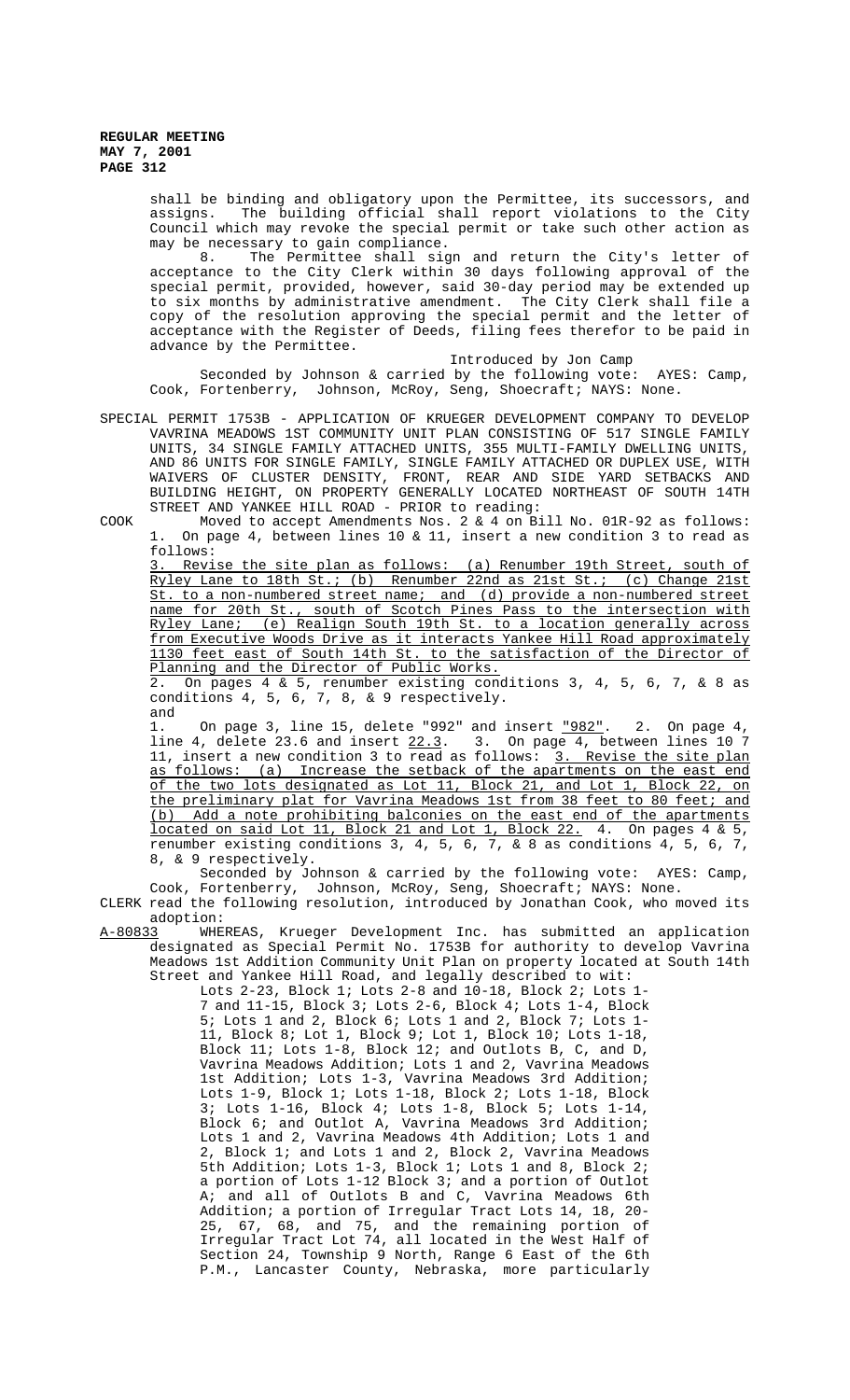described as follows: Commencing at the west corner of Section 24, Township 9 North, Range 6 East of the 6th P.M., Lancaster County, Nebraska and extending north 01 degrees 56 minutes 43 seconds west, 358.04 feet; thence north 88 degrees 03 minutes 17 seconds east, 50.00 feet to the point of beginning; thence north 01 degrees 56 minutes 44 seconds west, 154.49 feet; thence north 02 degrees 08 minutes 34 seconds east, 140.28 feet; thence north 01 degrees 56 minutes 41 seconds west, 80.00 feet; thence north 06 degrees 01 minutes 42 seconds west, 140.45 feet; thence north 01 degrees 56 minutes 42 seconds west, 256.82 feet; thence north 88 degrees 03 minutes 18 seconds east, 10.00 feet; thence north 01 degrees 56 minutes 42 seconds west, 130.00 feet; thence north 06 degrees 11 minutes 06 seconds east, 70.71 feet; thence north 88 degrees 33 minutes 17 seconds east, 2563.00 feet; thence south 01 degrees 59 minutes 29 seconds east, 2627.48 feet; thence south 88 degrees 29 minutes 47 seconds west, 171.11 feet; thence north 01 degrees 30 minutes 10 seconds west, 41.40 feet; thence south 88 degrees 29 minutes 47 seconds west, 115.00 feet; thence north 01 degrees 30 minutes 09 seconds west, 611.99 feet; thence south 88 degrees 29 minutes 51 seconds west, 320.00 feet; thence south 01 degrees 30 minutes 09 seconds east, 611.99 feet; thence north 88 degrees 29 minutes 48 seconds east, 30.00 feet; thence south 01 degrees 30 minutes 09 seconds east, 60.00 feet; thence south 88 degrees 29 minutes 47 seconds west, 29.34 feet; thence south 01 degrees 30 minutes 10 seconds east, 225.00 feet; thence south 16 degrees 20 minutes 16 seconds west, 120.14 feet; thence south 36 degrees 05 minutes 35 seconds west, 80.75 feet; thence south 01 degrees 40 minutes 13 seconds east, 890.60 feet; thence south 88 degrees 19 minutes 47 seconds west, 454.46 feet; thence north 01 degrees 46 minutes 39 seconds west, 572.27 feet to the point of curvature of a curve to the right having a central angle of 2 degrees 45 minutes 03 seconds, a radius of 300.00 feet and whose chord bears north 00 degrees 24 minutes 07 seconds west (14.40 feet); thence along the arc of said curve 14.40 feet; thence north 66 degrees 29 minutes 59 seconds west, 358.27 feet to the point of curvature of a curve to the right having a central angle of 35 degrees 47 minutes 36 seconds, radius of 330.00 feet and whose chord bears north 48 degrees 36 minutes 11 seconds west (202.82 feet); thence along the arc of said curve 206.15 feet; thence north 30 degrees 42 minutes 23 seconds west, 816.41 feet to the point of curvature of a curve to the right having a central angle of 28 degrees 45 minutes 39 seconds, a radius of 431.88 feet and whose chord bears north 16 degrees 19 minutes 33 seconds west (214.53 feet); thence along the arc of said curve 216.79 feet; thence north 01 degrees 56 minutes 43 seconds west, 857.78 feet; thence north 88 degrees 30 minutes 08 seconds east, 50.00 feet; thence north 01 degrees 56 minutes 42 seconds west, 322.85 feet; thence south 88 degrees 03 minutes 18 seconds west, 566.47 feet to the point of beginning, containing 152.28 acres;

WHEREAS, the real property adjacent to the area included within the site plan for this community unit plan will not be adversely affected; and

WHEREAS, said site plan together with the terms and conditions hereinafter set forth are consistent with the intent and purpose of Title 27 of the Lincoln Municipal Code to promote the public health, safety, and general welfare.

NOW, THEREFORE, BE IT RESOLVED by the City Council of the City of Lincoln, Nebraska:

That the application of Krueger Development Inc., hereinafter referred to as "Permittee", to develop Vavrina Meadows 1st Addition Community Unit Plan, on the property legally described above, be and the same is hereby granted under the provisions of Section 27.63.320 and<br>Chapter 27.65 of the Lincoln Municipal Code upon condition that of the Lincoln Municipal Code upon condition that construction and operation of said community unit plan be in strict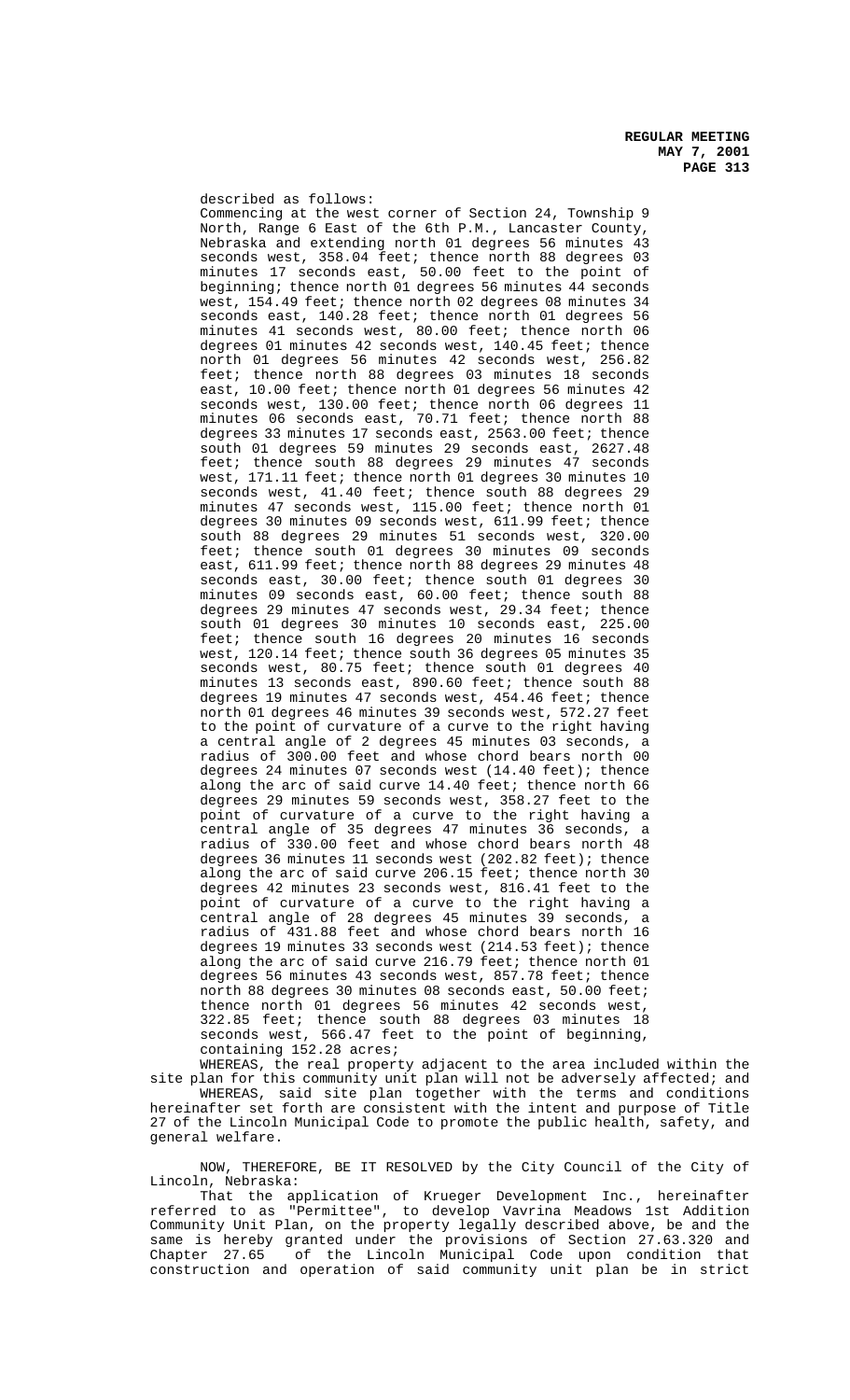compliance with said application, the site plan, and the following additional express terms, conditions, and requirements:<br>1. This permit approves a total of  $992\,982$  dwe

1. This permit approves a total of  $\frac{992}{992}$  dwelling units.<br>2. This permit approves the following adjustments:

- This permit approves the following adjustments:
	- a. An adjustment to Section 27.15.080(a) of the Lincoln Municipal code to reduce the front yard setback along South 14th Street for the apartment area from 20 feet to 8 feet to reflect the acquisition of additional rightof-way.
	- b. An adjustment to Section 27.15.080(a) of the Lincoln Municipal Code to increase the building height from 35 feet to 38 feet in height for the apartment area at 19th and Yankee Hill Road.
	- c. An adjustment to Title III Chapter 3.35 Section 1.1(B) of the City of Lincoln Design Standards relating to Design Standards for Community Unit Plans to increase the cluster density from 15 to 23.6 22.3 dwelling units per acre for the apartments at South 19th Street and Yankee Hill Road.
	- d. An adjustment to Section 27.15.080(a) of the Lincoln Municipal Code to reduce the front yard, side and rear yard setbacks for the dwelling units west of South 16th Street for the main buildings and accessory units for the lots with access from the rear lot line.
- 3. a. Renumber 19th Street, south of Ryley Lane to 18th St.
	- b. Renumber 22nd as 21st St.
		- c. Change 21st St. to a non-numbered street name.
		- d. Provide a non-numbered street name for 20th St., south of Scotch Pines Pass to the intersection with Ryley Lane.
		- e. Realign South 19th St. to a location generally across from Executive Woods Drive as it intersects Yankee Hill Road approx. 1130 feet east of South 14th St. to the satisfaction of the Director of Planning and the Director of Public Works.
		- f. Increase the setback of the apartments on the east end of the two lots designated as Lot 11, Block 21, and Lot 1, Block 22, on the preliminary plat for Vavrina Meadows 1st from 38 feet to 80 feet.
		- g. Add a note prohibiting balconies on the east end of the apartments located on said Lot 11, Block 21 and Lot 1, Block 22.

 4.3. Before receiving building permits the Permittee must submit a permanent reproducible final site plan as approved.

 5.4. Before occupying this development all development and construction must conform to the approved plans.

6.<del>5.</del> All privately-owned improvements, including landscaping, must be permanently maintained by the Permittee, its successors and assigns.

7.<del>6.</del> The site plan approved by this permit shall be the basis for all interpretations of setbacks, yards, locations of buildings, location of parking and circulation elements, and similar matters.<br>8.7. The terms, conditions, and requirements of

The terms, conditions, and requirements of this resolution shall be binding and obligatory upon the Permittee, its successors, and assigns. The building official shall report violations to the City Council which may revoke the special permit or take such other action as may be necessary to gain compliance.

9.<del>8.</del> The Permittee shall sign and return the City's letter of acceptance to the City Clerk within 30 days following approval of the special permit, provided, however, said 30-day period may be extended up to six months by administrative amendment. The City Clerk shall file a

copy of the resolution approving the special permit and the letter of acceptance with the Register of Deeds, filing fees therefor to be paid in advance by the Permittee.

# Introduced by Jon Camp

Seconded by Johnson & carried by the following vote: AYES: Camp, Cook, Fortenberry, Johnson, McRoy, Seng, Shoecraft; NAYS: None.

ACCEPTING AND APPROVING THE PRELIMINARY PLAT OF VAVRINA MEADOWS 1ST ADDITION FOR 517 SINGLE FAMILY LOTS, 34 SINGLE FAMILY ATTACHED LOTS, 15 OUTLOTS FOR OPEN SPACE AND ROADS, FIVE LOTS FOR MULTI-FAMILY USES, AND 54 COMMERCIAL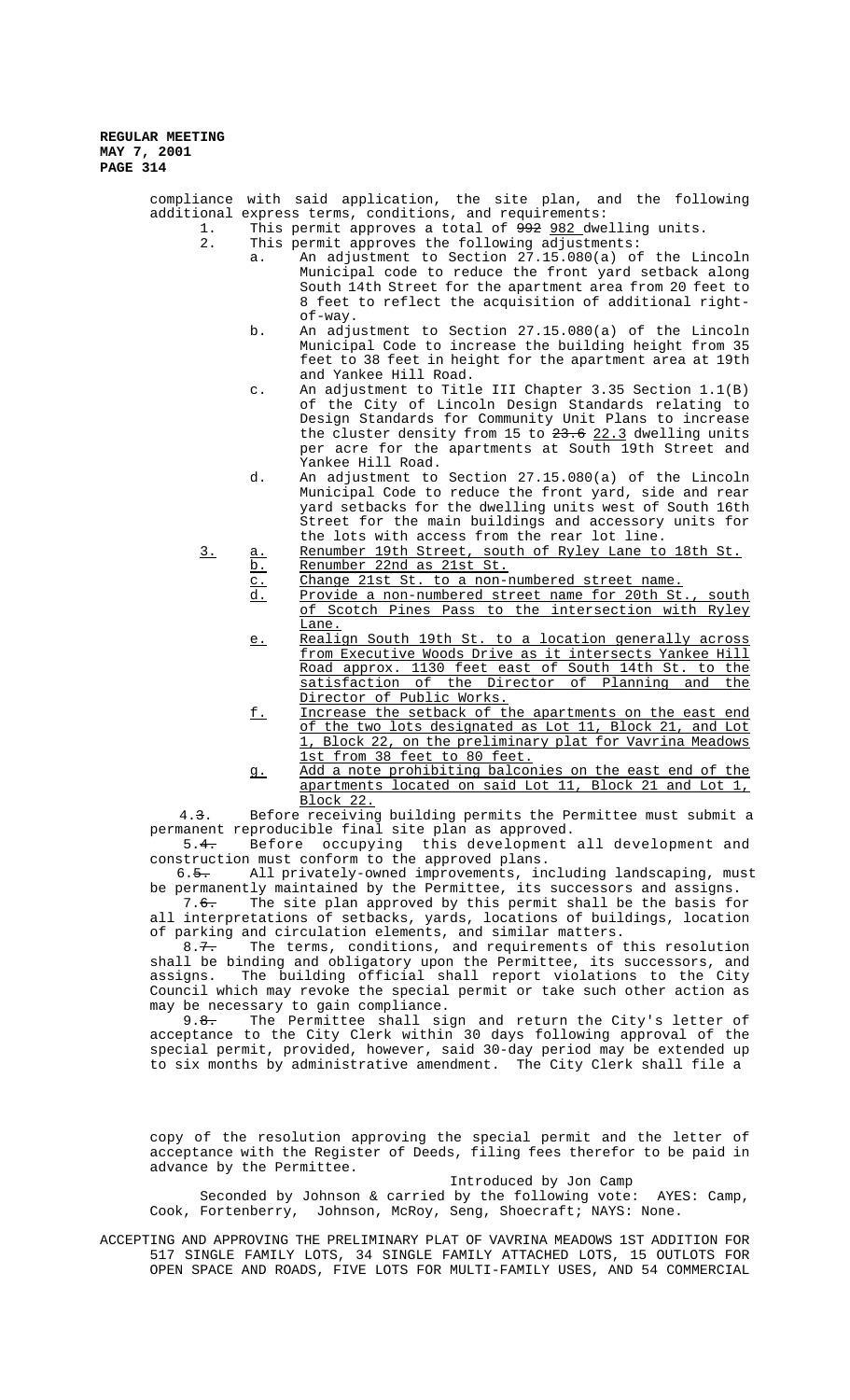LOTS, AND WAIVERS OF BLOCK LENGTH, LOT FRONTAGE, LOT WIDTH, LOT DEPTH-TO-WIDTH RATIO, AND SIDEWALK FOR VARIOUS STREETS, ON PROPERTY GENERALLY LOCATED NORTHEAST OF SOUTH 14TH STREET AND YANKEE HILL ROAD - PRIOR to reading:

COOK Moved to accept Amendment No. 2 of Bill No. 01R-93 in the following manner: 1. On page 1, line 10, after the word "to" insert a "colon" and the letter "(a)". 2. On page 1, line 12, after the word "verbatim" insert the following: ", and (b) Revise the preliminary plat as follows: (1) Renumber 19th St., South of Ryley Lane, to 18th St.; (2) Renumber 22nd as 21st St.; (3) Change 21st St. to a non-numbered street name; and (4) Provide a non-numbered street name for 20th St., south of Scotch Pines Pass to the intersection with Ryley Lane; (50 Realign South 19th St., to a location generally across from Executive Woods Dr. as it intersects Yankee Hill Road approximately 1130 feet east of South 14th Street to the satisfaction of the Director of Planning and the Director of Public Works." 3. On page 1 between lines 12 & 13, insert the following paragraph; "BE IT FURTHER RESOLVED that the revised preliminary plat be submitted to the Director of Planning within 30 days from the approval of this preliminary plat, provided, however, said 30-day period may be extended up to six months by administrative amendment".

Seconded by Johnson & carried by the following vote: AYES: Camp, Cook, Fortenberry, Johnson, McRoy, Seng, Shoecraft; NAYS: None.

CLERK Read the following resolution, introduced by Jon Camp, who moved its adoption:<br>A-80834 WHE

WHEREAS, Krueger Development Inc. has submitted the preliminary plat of Vavrina Meadows 1st Addition for acceptance and approval; and

WHEREAS, the Lincoln City - Lancaster County Planning Commission has reviewed said preliminary plat and made recommendations as contained in the letter dated March 12, 2001, which is attached hereto as Exhibit "A". NOW, THEREFORE, BE IT RESOLVED by the City Council of the City of

Lincoln, Nebraska:

That the preliminary plat of Vavrina Meadows 1st Addition, located generally northeast of South 14th Street and Yankee Hill Road as submitted by Krueger Development Inc. is hereby accepted and approved, subject to: (a) the terms and conditions set forth in Exhibit "A", which is attached hereto and made a part of this resolution as though fully set forth<br>verbatim, and (b) Revise the preliminary plat as follows: (1) Renumber verbatim, and (b) Revise the preliminary plat as follows: 19th St., south of Ryley Lane, to 18th St.; (2) Renumber 22nd as 21st St.; (3) Change 21st St. to a non-numbered street name; and (4) Provide a nonnumbered street name for 20th St., south of Scotch Pines Pass to the intersection with Ryley Lane; (5) Realign south 19th St. to a location generally across from Executive Woods Dr. as it intersects Yankee Hill Road approximately 1130 feet east of South 14th Street to the satisfaction of the Director of Planning and the Director of Public Works.

BE IT FURTHER RESOLVED that the revised preliminary plat be submitted to the Director of Planning within 30 days from the approval of this preliminary plat, provided however, said 30-day period may be extended up to six months by administrative amendment.

BE IT FURTHER RESOLVED that the City Council finds that the tract to be subdivided is surrounded by such development or unusual conditions that strict application of the subdivision requirements would result in actual difficulties or substantial hardship and the following modifications to the subdivision requirements are therefore approved:

1. A waiver of Section 26.23.140(g) of the Lincoln Municipal Code requiring each lot front upon a public street or private roadway for the apartment units as provided for in Section 26.31.015 "Coordinating Subdivision and Community Unit Plan".

2. A waiver of Section 26.23.140(g) of the Lincoln Municipal Code requiring each lot to have access to public street for the lots west of and fronting on 16th Street but with access from the rear lot line.

3. A waiver of Section 26.23.140(a) of the Lincoln Municipal Code requiring commercial lots have a minimum width of 100 feet and a maximum depth of five times its width and residential lots to have a maximum of three times its width.

4. A waiver of Section 26.23.095 of the Lincoln Municipal Code requiring sidewalks on the south side of Vavrina Boulevard, due to the slope of the adjacent drainage way.

5. A waiver of Section 26.23.140(g) of the Lincoln Municipal Code requiring lots to have access to a public street to permit the temporary access from the end of a public street to provide access to the two lots in the preliminary plat, outside the CUP, (Lot 28, Block 15 and Lot 10, Block 20) until such time as either lot is further subdivided.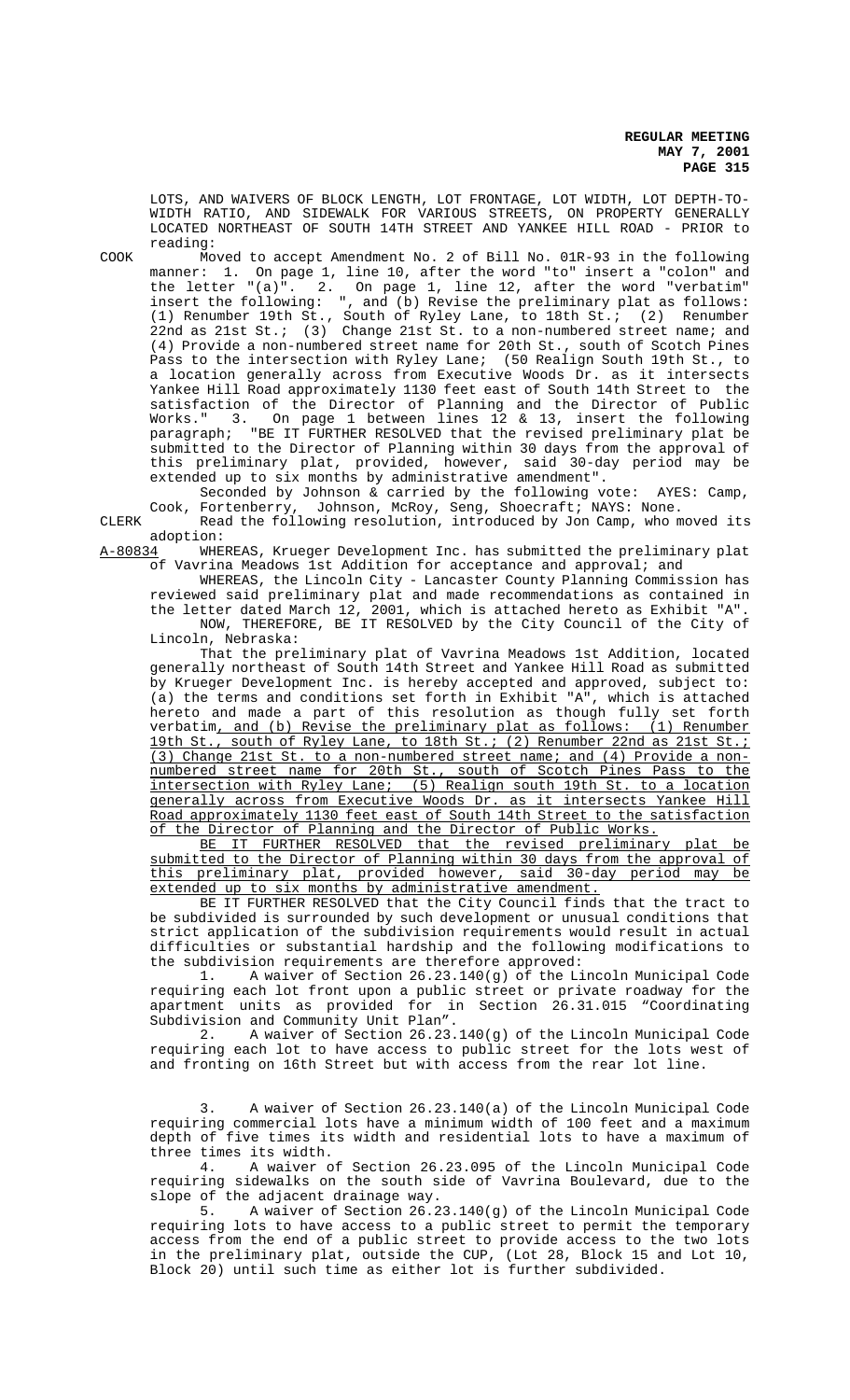Introduced by Jon Camp Seconded by Johnson & carried by the following vote: AYES: Camp, Cook, Fortenberry, Johnson, McRoy, Seng, Shoecraft; NAYS: None.

USE PERMIT 129A - APPLICATION OF KRUEGER DEVELOPMENT COMPANY TO DEVELOP 134,865 SQUARE FEET OF COMMERCIAL USES, WITH WAIVERS OF SIDEWALKS, SPECIFIC SITE PLANS, AND FRONT AND REAR YARD SETBACKS, ON PROPERTY GENERALLY LOCATED NORTHEAST OF SOUTH 14TH STREET AND YANKEE HILL ROAD - CLERK read the following resolution, introduced by Jon Camp, who moved its adoption:<br>A-80835 WHEREAS, Krueger Development Inc. has submitted an application

WHEREAS, Krueger Development Inc. has submitted an application in accordance with Section 27.27.080 of the Lincoln Municipal Code designated as Use Permit No. 129A for authority to develop 134,865 square feet of commercial uses, with waivers to sidewalks, specific site plan requirements, and front and rear yard setbacks on property generally located northeast of South 14th Street and Yankee Hill Road and legally described to wit:

Lots 2-7, Block 2, Lots 1-7, Block 3, Vavrina Meadows 6th Addition, and a portion of Lot 24 Irregular Tract, all located in the West Half of Section 24, Township 9 North, Range 6 East, of the 6th P.M., Lancaster County, Nebraska, more particularly described as follows: Commencing at the west corner of Section 24, Township 9 North, Range 6 East of the 6th P.M., Lancaster County, Nebraska and extending north 01 degrees 56 minutes 43 seconds west, 39.53 feet; thence north 88 degrees 03 minutes 17 seconds east, 60.00 feet to the point of beginning; thence north 06 degrees 00 minutes 59 seconds west, 140.82 feet; thence north 01 degrees 56 minutes 44 seconds west, 178.04 feet; thence north 88 degrees 03 minutes 18 seconds east, 566.47 feet; thence south 01 degrees 56 minutes 42 seconds east, 322.85 feet; thence south 88 degrees 30 minutes 08 seconds west, 50.00 feet; thence south 01 degrees 56 minutes 43 seconds east, 795.03 feet; thence south 88 degrees 30 minutes 08 seconds west, 227.00 feet; thence south 01 degrees 56 minutes 43 seconds east, 51.68 feet; thence south 88 degrees 29 minutes 50 seconds west, 278.33 feet; thence north 02 degrees 01 minutes 36 seconds west, 145.01 feet; thence south 88 degrees 29 minutes 50 seconds west, 10.00 feet; thence north 02 degrees 01 minutes 36 degrees west, 482.20 feet; thence north 02 degrees 04 minutes 26 seconds east, 139.80 feet; thence north 01 degrees 59 minutes 11 seconds west, 80.00 feet to the point of beginning, containing 13.85 acres;

WHEREAS, the real property adjacent to the area included within the site plan for this commercial space will not be adversely affected; and WHEREAS, said site plan together with the terms and conditions hereinafter set forth are consistent with the intent and purpose of Title 27 of the Lincoln Municipal Code to promote the public health, safety, and general welfare.

NOW, THEREFORE, BE IT RESOLVED by the City Council of the City of Lincoln, Nebraska:

That the application of Krueger Development Inc., hereinafter referred to as "Permittee", to develop 134,865 square feet of commercial uses on the property legally described above be and the same is hereby granted under the provisions of Section 27.31.100 of the Lincoln Municipal Code upon condition that construction and operation of said commercial space be in strict compliance with said application, the site plan, and the following additional express terms, conditions, and requirements:<br>1. This permit approves 134,865 square feet of commercial spa

- 1. This permit approves 134,865 square feet of commercial space.<br>2. This permit hereby approves the following adjustments:
	- This permit hereby approves the following adjustments: a. An adjustment to Section 27.31.090(a) of the Lincoln Municipal Code to reduce the front yard setback along Infinity Road and the north side of Vavrina Boulevard from 50 feet to 25 feet for the buildings only, and from 50 feet to 40 feet along South 14th Street.
	- b. An adjustment to Section 27.31.090(a) of the Lincoln Municipal Code to reduce the rear yard setback adjacent to the residential area from 50 feet to 0, 5, or 10 feet as shown on the site plan.
	- c. A waiver to the standard required specific use permit site plan information except for drive thru facilities, convenience store/gas pumps and car washes which will be submitted as a request for an administrative amendment.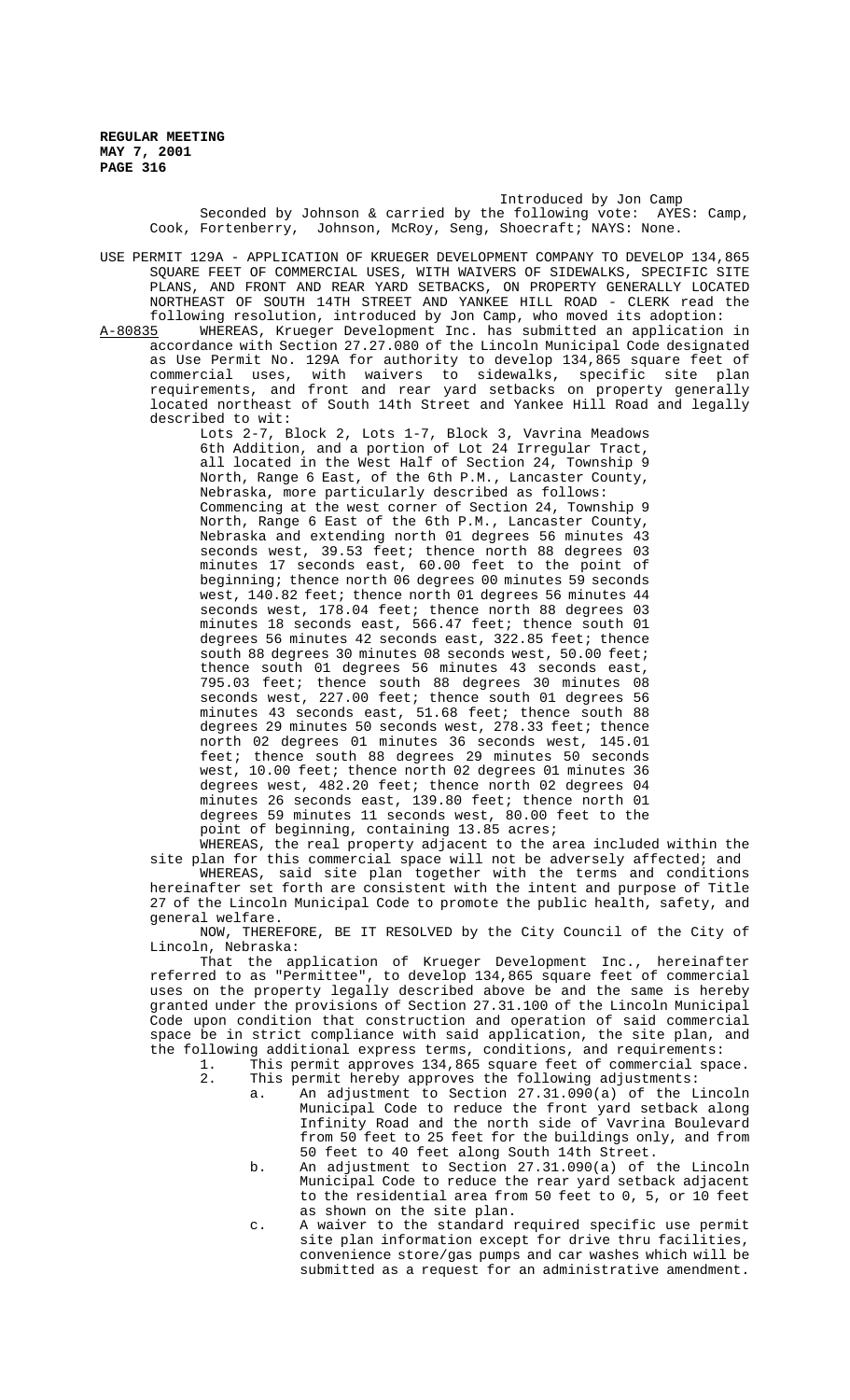- 3. Before receiving building permits:
	- a. The Permittee must submit a revised and reproducible final plan as approved along with five copies to the Planning Department.
	- b. The construction plans must conform to the approved plans.
	- c. Final plats within Vavrina Meadows 1st Addition must be approved by the City.
	- d. Revise the traffic study to the satisfaction of Public Works and Utilities Department.

4. Before operating and occupying each commercial use all development and construction must be completed in conformance with the approved plans.

5. All privately-owned improvements including landscaping and private roadways shall be permanently maintained by the Permittee or an appropriately established property owners association approved by the City Attorney.

6. The site plan approved by this permit shall be the basis for all interpretations of setbacks, yards, locations of buildings, location of parking and circulation elements, and similar matters.<br>7. The terms, conditions, and requirements of

The terms, conditions, and requirements of this resolution shall be binding and obligatory upon the Permittee, its successors and assigns. The building official shall report violations to the City Council which may revoke this use permit or take such other action as may be necessary to gain compliance.<br>8 The Permittee shall

The Permittee shall sign and return the City's letter of acceptance to the City Clerk within 30 days following approval of this use permit, provided, however, said 30-day period may be extended up to six months by administrative amendment. The City Clerk shall file a copy of the resolution approving this use permit and the letter of acceptance with the Register of Deeds, filing fees therefor to be paid in advance by the Permittee.

Introduced by Jon Camp

Seconded by Johnson & carried by the following vote: AYES: Camp, Cook, Fortenberry, Johnson, McRoy, Seng, Shoecraft; NAYS: None.

SPECIAL PERMIT 1895 - APPLICATION OF KRUEGER DEVELOPMENT COMPANY TO DEVELOP - PRIOR to reading:

COOK Moved to accept Amendment No. 2 for Bill No. 01R-95 in the following manner: 1. On page 3, between lies 13 & 14, insert a new condition 3 to read as follows: 3. Revise the site plan as follows: (a) renumber 19th St. south of Ryley Lane, to 18th St.; (b) Renumber 22nd as 21st St.; (c) Change 21st St. to a non-numbered street name; & (d) provide a non-numbered street name for 20th St., south of Scotch Pines Pass to the intersection with Ryley Lane; (e) Realign South 19th St. to a location generally across from Executive Woods Drive as it intersects Yankee Hill Road approximately 1130 feet east of South 14th Street to the satisfaction of the Director of Planning & the Director of Public Works. 2. On pages 3 & 4, renumber existing conditions 3, 4, 5, 6, 7, & 8 as conditions 4, 5, 6, 7, 8, & 9 respectively.

Seconded by Johnson & carried by the following vote: AYES: Camp, Cook, Fortenberry, Johnson, McRoy, Seng, Shoecraft; NAYS: None.

CLERK Read the following resolution, introduced by Jon Camp, who moved its adoption:

A-80836 WHEREAS, Krueger Development Inc. has submitted an application designated as Special Permit No. 1895 for authority to develop a Planned Service Commercial Center consisting of 361,200 square feet of commercial uses, with waivers of the required front and rear yard setbacks, on property generally located northeast of South 14th Street and Yankee Hill Road, and legally described to wit:

A portion of Lots 14, 18, 20-25, 67 and 68, all Irregular Tracts located in the Southwest Quarter of Section 24, Township 9 North, Range 6 East of the 6th<br>P.M., Lancaster County, Nebraska, more particularly Lancaster County, Nebraska, more particularly described as follows:

Commencing at the southwest corner of Section 24, Township 9 North, Range 6 East of the 6th P.M., Lancaster County, Nebraska and extending north 02 degrees 01 minutes 37 seconds west, 649.22 feet; thence north 87 degrees 68 minutes 23 seconds east, 50.00 feet to the point of beginning; thence north 02 degrees 01 minutes 37 seconds west, 200.00 feet; thence north 11 degrees 40 minutes 32 seconds west, 101.43 feet; thence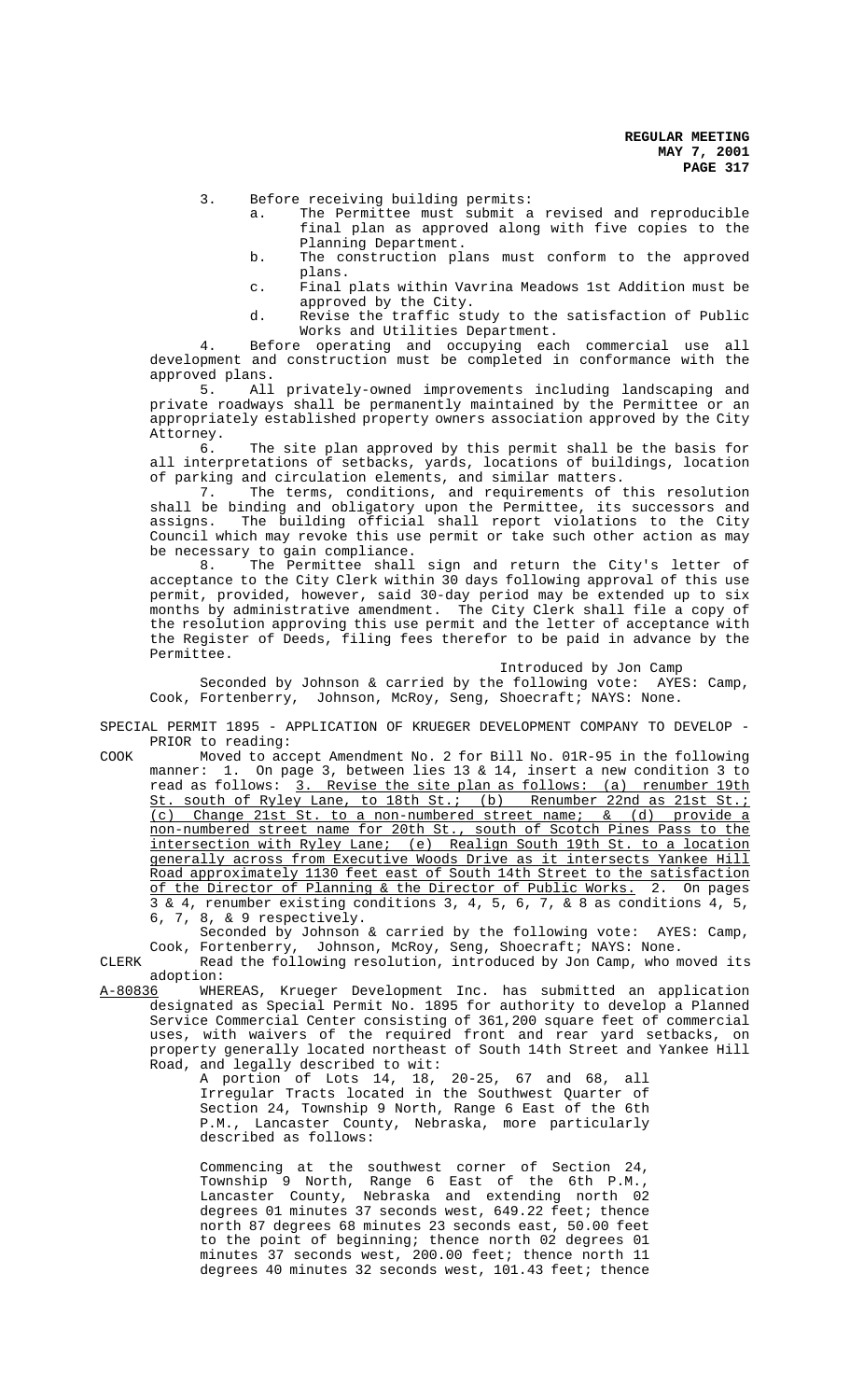north 02 degrees 01 minutes 37 seconds west, 682.35 feet; thence north 87 degrees 58 minutes 23 seconds east, 27.00 feet; thence north 02 degrees 01 minutes 36 seconds west, 208.09 feet; thence north 88 degrees 29 minutes 50 seconds east, 278.33 feet; thence north 01 degrees 56 minutes 43 seconds west, 51.68 feet; thence north 88 degrees 30 minutes 08 seconds east, 227.00 feet; thence south 01 degrees 56 minutes 43 seconds east, 62.75 feet to the point of curvature of a curve to the left having a central angle of 28 degrees 45 minutes 39 seconds, a radius of 431.88 feet and whose chord bears south 16 degrees 19 minutes 33 seconds east (214.53 feet); thence along the arc of said curve 216.79 feet; thence south 30 degrees 42 minutes 23 seconds east, 816.41 feet to the point of curvature of a curve to the left having a central angle of 35 degrees 47 minutes 36 seconds, a radius of 330.00 feet and whose chord bears south 48 degrees 36 minutes 11 seconds east (202.82 feet); thence along the arc of said curve 206.15 feet; thence south 66 degrees 29 minutes 59 seconds east, 358.27 feet to a curve to the left having a central angle of 02 degrees 45 minutes 03 seconds, a radius of 300.00 feet and whose chord bears south 00 degrees 24 minutes 07 seconds east (14.40 feet); thence along the arc of said curve 28.19 feet; thence south 01 degrees 46 minutes 39 seconds east, 572.27 feet; thence south 88 degrees 19 minutes 47 seconds west, 10.03 feet; thence north 01 degrees 40 minutes 13 seconds west, 17.00 feet; thence south 88 degrees 19 minutes 47 seconds west, 195.79 feet to the point of curvature of a circular curve to the right having a central angle of 44 degrees 25 minutes 20 seconds, a radius of 798.83 feet and whose chord bears north 69 degrees 17 minutes 02 seconds west (603.95 feet); thence along the arc of said curve 619.34 feet to the point of tangency; thence north 47 degrees 04 minutes 22 seconds west, 348.97 feet to the point of curvature of a circular curve to the left having a central angle of 44 degrees 57 minutes 15 seconds, a radius of 450.00 feet and whose chord bears north 69 degrees 32 minutes 59 seconds west (344.08 feet); thence along the arc of said curve 353.07 feet; thence south 87 degrees 58 minutes 23 seconds west, 100.19 feet to the point of beginning, containing 33.65 acres;

WHEREAS, the real property adjacent to the area included within the site plan for this commercial center will not be adversely affected; and WHEREAS, said site plan together with the terms and conditions hereinafter set forth are consistent with the intent and purpose of Title 27 of the Lincoln Municipal Code to promote the public health, safety, and general welfare.

NOW, THEREFORE, BE IT RESOLVED by the City Council of the City of Lincoln, Nebraska:

That the application of Krueger Development Inc., hereinafter referred to as "Permittee", to develop a Planned Service Commercial Center, on the property legally described above, be and the same is hereby granted under the provisions of Section 27.63.470 of the Lincoln Municipal Code upon condition that construction and operation of said commercial center be in strict compliance with said application, the site plan, and the following additional express terms, conditions, and requirements:<br>1. This permit approves a total of 361,200 square feet

This permit approves a total of 361,200 square feet of commercial space.<br>2. This

- 2. This permit approves the following adjustments:
	- a. An adjustment to Section 27.45.070(a) of the LMC to reduce the front yard setback along Dahlberg Drive from 50 feet to 25 feet for the buildings only, and from 50 feet to 40 feet along South 14th Street and Yankee Hill Road.
	- b. An adjustment to Section 27.45.070(a) of the LMC to reduce the rear yard setback adjacent to the residential area from 50 feet to 5 feet for parking and to 10 feet for buildings.
- 3. Revise the site plan as follows:
	- a. Renumber 19th Street, south of Ryley Lane, to 18th Street;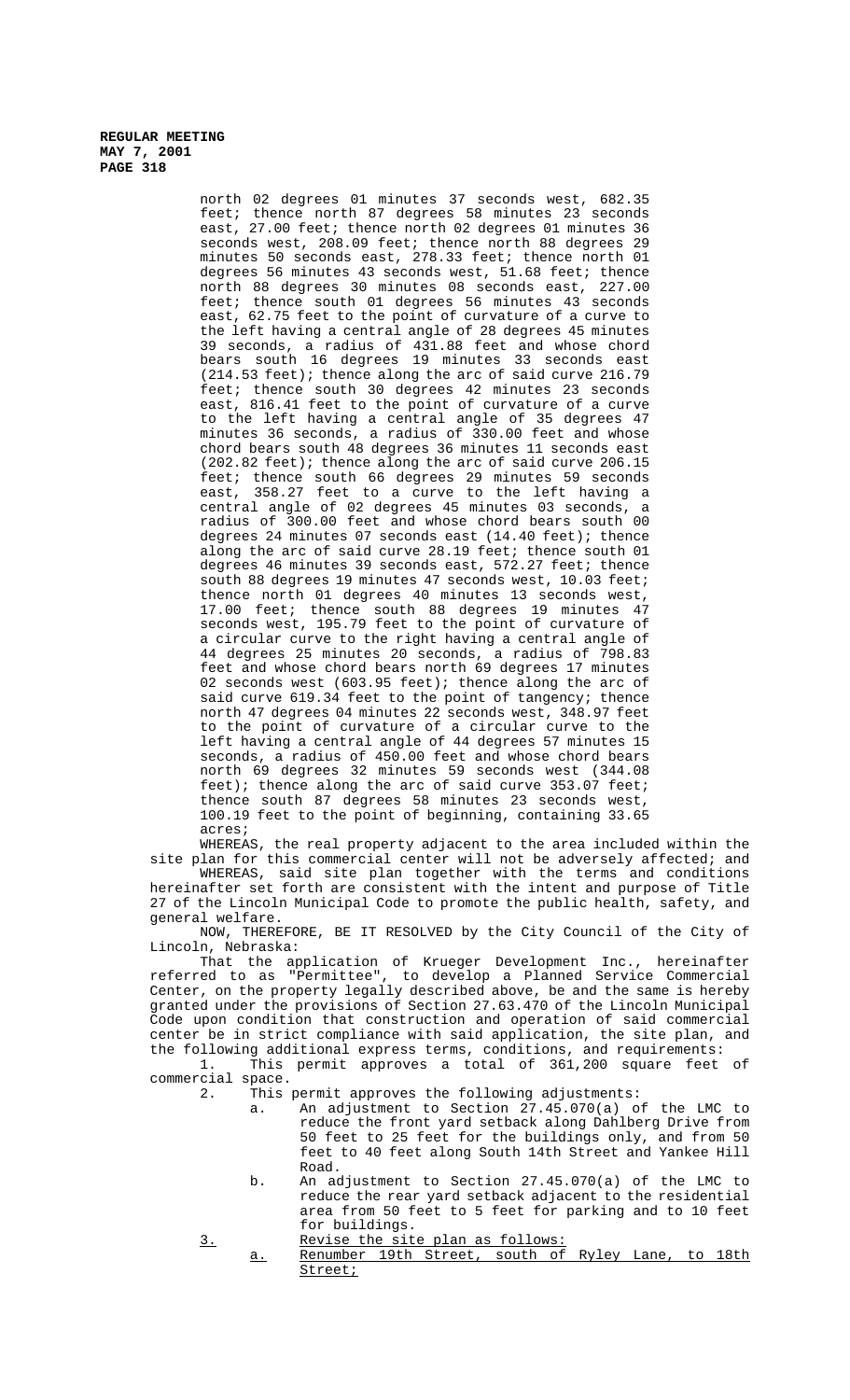- b. Renumber 22nd as 21st Street;
- c. Change 21st Street to a non-numbered street name; and
- d. Provide a non-numbered street name for 20th Street, south of Scotch Pines pass to the intersection with Ryley Lane.
- e. Realign South 19th Street to a location generally across from Executive Woods Drive as it intersects Yankee hill Road approximately 1130 feet east of South 14th Street to the satisfaction of the Director of Planning and the Director of Public Works.

4.3. Before receiving building permits the Permittee must submit a permanent reproducible final site plan as approved.

 5.4. Before occupying this development all development and construction must conform to the approved plans.

6.5. All privately-owned improvements, including landscaping, must be permanently maintained by the Permittee, its successors and assigns.

 7.6. The site plan approved by this permit shall be the basis for all interpretations of setbacks, yards, locations of buildings, location of parking and circulation elements, and similar matters.

8.7. The terms, conditions, and requirements of this resolution shall be binding and obligatory upon the Permittee, its successors, and assigns. The building official shall report violations to the City Council which may revoke the special permit or take such other action as may be necessary to gain compliance.

9.<del>8.</del> The Permittee shall sign and return the City's letter of acceptance to the City Clerk within 30 days following approval of the special permit, provided, however, said 30-day period may be extended up to six months by administrative amendment. The City Clerk shall file a copy of the resolution approving the special permit and the letter of acceptance with the Register of Deeds, filing fees therefor to be paid in advance by the Permittee.

Introduced by Jon Camp

Seconded by Johnson & carried by the following vote: AYES: Camp, Cook, Fortenberry, Johnson, McRoy, Seng, Shoecraft; NAYS: None.

USE PERMIT 138 - APPLICATION OF KREIN REAL ESTATE TO DEVELOP SIX 5,000 SQ. FT. ONE-STORY, OFFICE/MEDICAL BUILDINGS AND ASSOCIATED PARKING, WITH A WAIVER TO REDUCE THE PRIVATE ROADWAY WIDTH AND WAIVE SIDEWALKS ALONG ONE SIDE OF THE PRIVATE ROADWAY; ON PROPERTY GENERALLY LOCATED ON THE WEST SIDE OF THE INTERSECTION OF SOUTH 56TH STREET AND WALTZ ROAD - CLERK read the following resolution, introduced by Coleen Seng, who moved its adoption: A-80838 WHEREAS, Krein Real Estate has submitted an application in accordance with Section 27.27.080 of the Lincoln Municipal Code designated as Use Permit No. 138 for authority to construct six 5,000 sq. ft., one-story, office/medical buildings and associated parking, and legally described to

wit:

A portion of Lot 43 I.T., located in the Northeast Quarter of Section 17, Township 9 North, Range 7 East of the 6th P.M., Lancaster County, Nebraska, more particularly described by metes and bounds as follows:

Commencing at the East One Quarter of Section 17, Township 9 North, Range 7 East of the 6th P.M., Lancaster County, Nebraska; thence north 00 degrees 00 minutes 00 seconds west (an assumed bearing) on the east line of the Northeast Quarter of said Section 17, a distance of 285.00 feet; thence south 89 degrees 53 minutes 46 seconds west, a distance of 33.00 feet to the point of beginning; thence south 89 degrees 58 minutes 09 seconds west, a distance of 530.21 feet; thence north 00 degrees 00 minutes 33 seconds east, for a distance of 130.00 feet; thence north 89 degrees 58 minutes 09 seconds east, for a distance of 130.00 feet; thence north 00 degrees 00 minutes 33 seconds east, for a distance of 105.00 feet; thence south 89 degrees 58 minutes 09 seconds west, for a distance of 130.00 feet; thence north 00 degrees 00 minutes 33 seconds east, for a distance of 1072.33 feet; thence north 89 degrees 53 minutes 46 seconds east, for a distance of 288.53 feet; thence south 00 degrees 04 minutes 02 seconds west, for a distance of 548.15 feet; thence south 16 degrees 53 minutes 42 seconds west, for a distance of 142.43 feet; thence south 00 degrees 04 minutes 02 seconds west, for a distance of 134.22 feet; thence south 49 degrees 59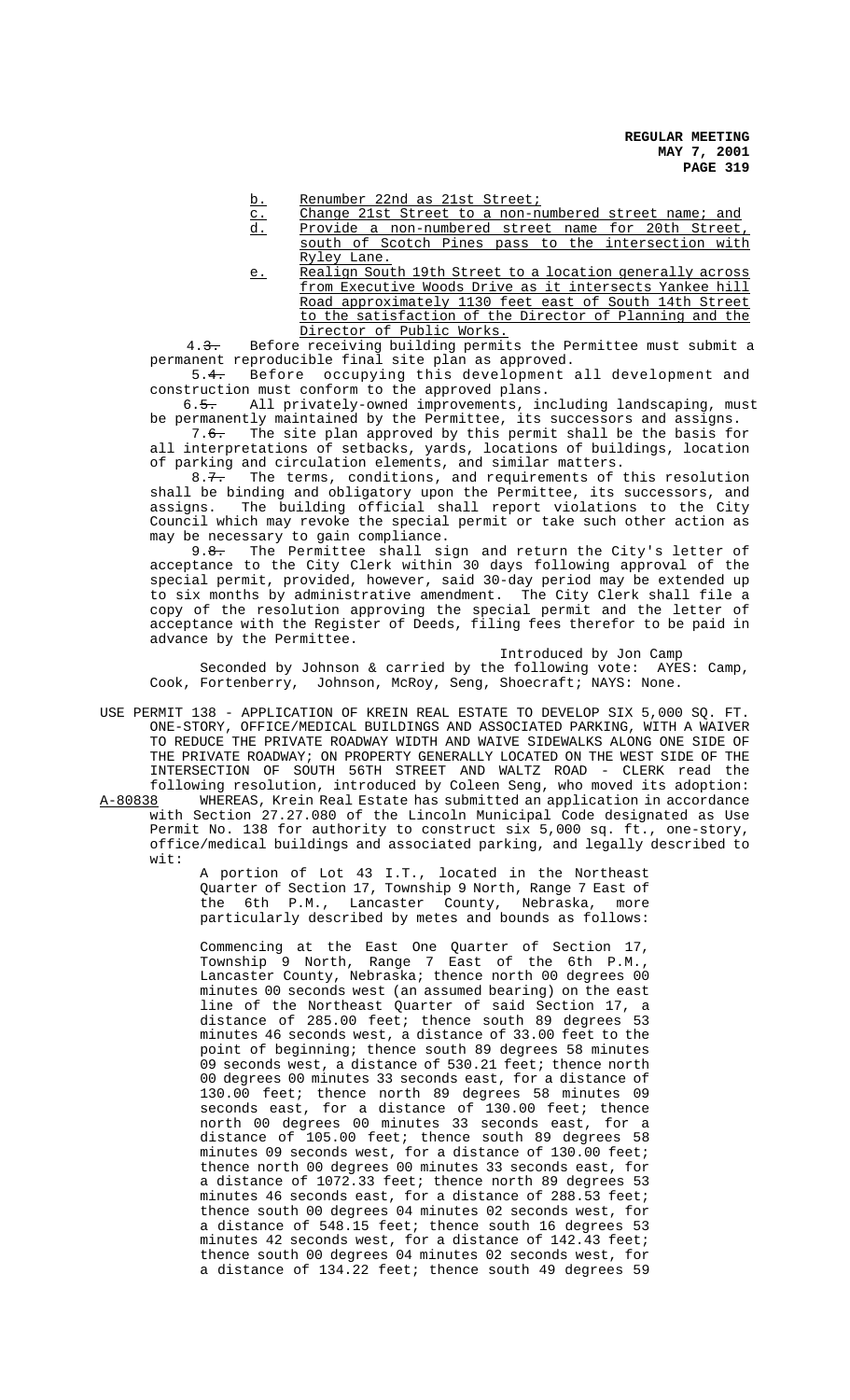minutes 19 seconds east, for a distance of 348.16 feet; thence south 00 degrees 00 minutes 00 seconds east, for a distance of 150.00 feet; thence north 90 degrees 00 minutes 00 seconds east, for a distance of 17.00 feet; thence south 00 degrees 00 minutes 00 seconds east, for a distance of 115.06 feet to the point of beginning and containing a calculated area of 436,878.29 square feet or 10.029 acres, more or less;

WHEREAS, the real property adjacent to the area included within the site plan for these office/medical buildings will not be adversely affected; and

WHEREAS, said site plan together with the terms and conditions hereinafter set forth are consistent with the intent and purpose of Title 27 of the Lincoln Municipal Code to promote the public health, safety, and general welfare.

NOW, THEREFORE, BE IT RESOLVED by the City Council of the City of Lincoln, Nebraska:

That the application of Krein Real Estate, hereinafter referred to as "Permittee", to construct six 5,000 sq. ft., one-story, office/medical buildings and associated parking on the property legally described above be and the same is hereby granted under the provisions of Section 27.28.090 of the Lincoln Municipal Code upon condition that construction and operation of said be in strict compliance with said application, the site plan, and the following additional express terms, conditions, and requirements:

1. This permit approves:

- a. 30,000 total square feet of floor area in six buildings.
- b. A waiver to the private roadway design standards to allow 21' pavement width.
- c. A waiver of the sidewalk requirements to allow sidewalks on only one side of the private roadways.

2. The site plan as approved with this resolution voids and supercedes all previously approved site plans.

3. Before receiving building permits:

- a. The Permittee must submit a revised and reproducible final plan and five copies to the Planning Department.
- b. The construction plans must conform to the approved plans.
- c. The City must approve final plats within this Use Permit 138.

4. Before occupying the buildings, all development and construction must be completed in conformance with the approved plans.

5. All privately owned improvements must be permanently maintained by the Permittee or an appropriately established owners association approved by the City Attorney.<br>6. The site plan approved by this

The site plan approved by this permit shall be the basis for all interpretations of setbacks, yards, locations of buildings, location of parking and circulation elements, and similar matters.

7. The terms, conditions, and requirements of this resolution shall be binding and obligatory upon the Permittee, its successors and assigns. The building official shall report violations to the City Council which may revoke this use permit or take such other action as may be necessary to gain compliance.

8. The Permittee shall sign and return the City's letter of acceptance to the City Clerk within 30 days following approval of this use permit, provided, however, said 30-day period may be extended up to six months by administrative amendment. The City Clerk shall file a copy of the resolution approving this use permit and the letter of acceptance with the Register of Deeds, filing fees therefor to be paid in advance by the Permittee.

Introduced by Coleen Seng

Seconded by Johnson & carried by the following vote: AYES: Camp, Cook, Fortenberry, Johnson, McRoy, Seng, Shoecraft; NAYS: None.

# **REPORTS OF CITY OFFICERS**

CLERK'S LETTER & MAYOR'S APPROVAL OF ORDINANCES & RESOLUTIONS PASSED ON April 23, 2001 - CLERK presented said report which was placed on file in the Office of the City Clerk. **(27-1)**

INVESTMENT OF FUNDS - CLERK read the following resolution, introduced by Jonathan Cook, who moved its adoption:

**A-80828** BE IT HEREBY RESOLVED BY THE CITY COUNCIL of the City of Lincoln,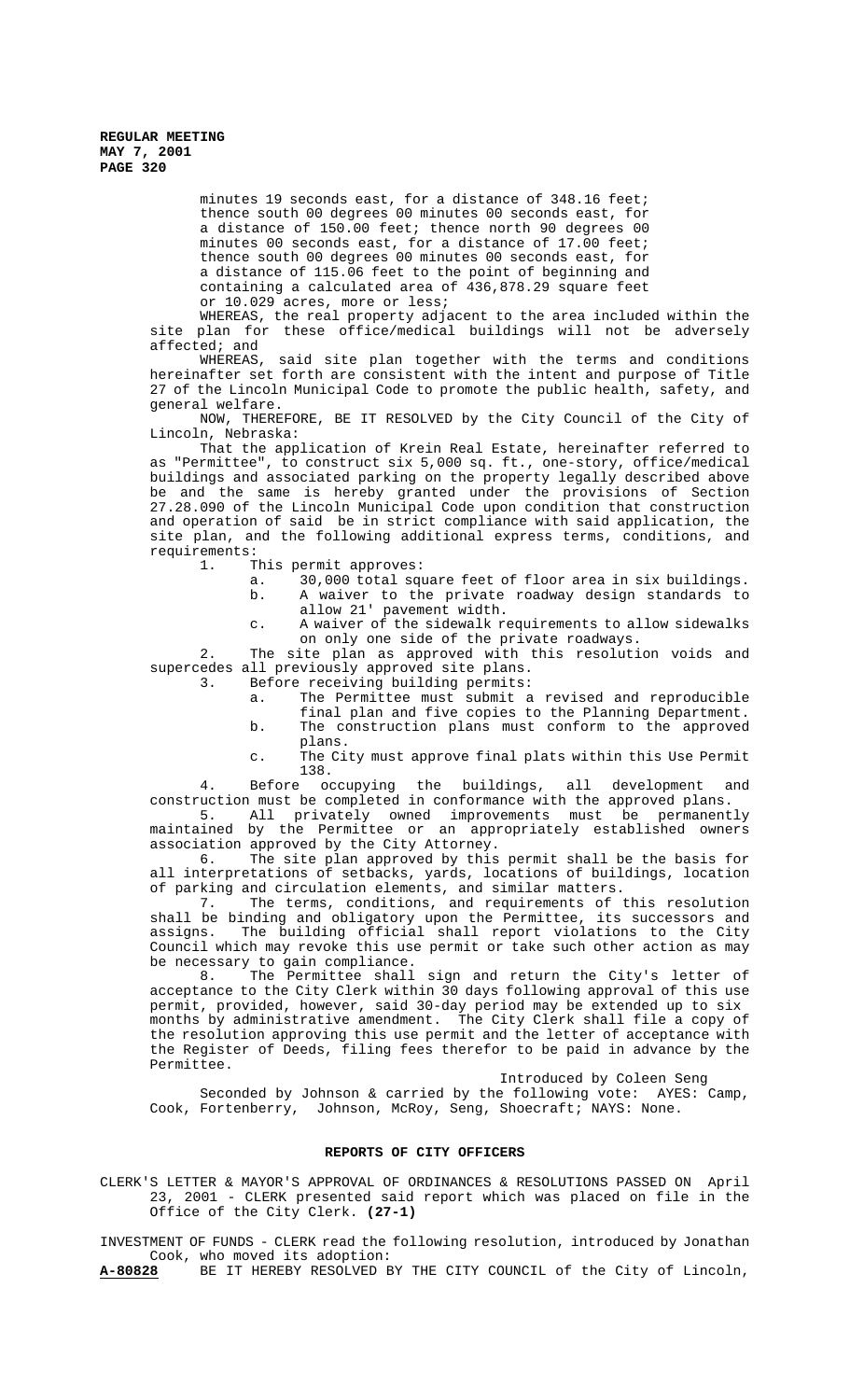Nebraska:

That the attached list of investments be confirmed and approved, and the City Treasurer is hereby directed to hold said investments until maturity unless otherwise directed by the City Council. (Investments from April 23 to 27, 2001.)

Introduced by Jonathan Cook Seconded by Seng & carried by the following vote: AYES: Camp, Cook, Fortenberry, Johnson, McRoy, Seng, Shoecraft; NAYS: None.

- REPORT OF CITY TREASURER OF TELECOMM. OCC. TAX FOR THE MONTH OF MARCH 2001: EXCEL TELECOMMUNICATIONS, INC.; TELCO DEVELOPMENT GROUP DE INC.; COAST INTERNATIONAL INC.; NEBRASKA TECHNOLOGY & TELECOMMUNICATIONS, INC.; USA PAGING LLC DBA LONG DISTANCE USA; MCLEOD USA TELECOMMUNICATIONS SERVICES, INC.; LINCOLN CELTELCO C/O WESTERN WIRELESS CORPORATION; REPORTING FOR THE QUARTER ENDED MARCH, 2001: ONESTAR LONG DISTANCE, INC.; PNG TELECOMMUNICATIONS, INC.; GLOBAL CROSSING, VERIZON SELECT, IBM GLOBAL, GE CAPITAL COMM., AMERICAN FARM BUREAU, THE FURST GROUP, INTELLICALL OPERATOR, BROADWING - CLERK presented said report which was placed on file in the Office of the City Clerk. **(20)**
- SETTING HEARING DATE OF MAY 14, 2001 AT 1:30 FOR APP. OF LINCOLN SPORTS COMMISSION TO CONDUCT A RAFFLE FROM MAY 15, 2001 TO JUNE 17, 2001 - CLERK requested a motion to set the hearing date of May 14, 2001 at 1:30.
- COOK So moved. Seconded by Seng & carried by the following vote: AYES: Camp, Cook, Fortenberry, Johnson, McRoy, Seng, Shoecraft; NAYS: None.
- APPROVING DISTRIBUTION OF FUNDS REPRESENTING INTEREST EARNINGS ON SHORT-TERM INVESTMENTS OF IDLES FUNDS FOR THE MONTH ENDED MARCH 31, 2001 - CLERK read the following resolution, introduced by Jonathan Cook, who moved its
- adoption:<br><u>A-80829</u> BE A-80829 BE IT RESOLVED by the City Council of the City of Lincoln, Nebraska: That during the month ended March 31, 2001, \$394,998.21 was earned from short-term investments of "IDLE FUNDS". The same is hereby distributed to the various funds on a pro-rata basis using the balance of each fund and allocating a portion of the interest on the ratio that such balance to the total of all fund balances.

Introduced by Jonathan Cook Seconded by Johnson & carried by the following vote: AYES: Camp, Cook, Fortenberry, Johnson, McRoy, Seng, Shoecraft; NAYS: None.

- SETTING HEARING OF MONDAY, MAY 21, 2001, 5:30 P.M. TO ASSESS THE COST INCURRED BY THE CITY FOR SNOW REMOVAL FOR THE 2000-20001 WINTER SEASON AGAINST THE BENEFITTED PROPERTIES - CLERK read the following resolution, introduced by
- Jonathan Cook, who moved its adoption:<br>A-80830 BE IT RESOLVED by the City Counci BE IT RESOLVED by the City Council of the City of Lincoln, Nebraska that:

The City Clerk be and she is hereby instructed to give five days' notice by publication according to law that the City Council will, at a

regular meeting to be held on the 21st day of May, 2001 at 5:30 p.m., assess against the benefitted properties the cost of snow removal incurred by the City for the 2000 - 2001 winter season.

Introduced by Jonathan Cook Seconded by Seng & carried by the following vote: AYES: Camp, Cook, Fortenberry, Johnson, McRoy, Seng, Shoecraft; NAYS: None.

#### **OTHER RESOLUTIONS**

APPLICATION OF TWISTED STEELE, INC. DBA "THE BAR" TO EXPAND THEIR PRESENTLY LICENSED PREMISES FOR AN OUTDOOR AREA APPROXIMATELY 45' BY 34' TO THE SOUTH AT 1644 P STREET - CLERK read the following resolution, introduced by Cindy Johnson, who moved its adoption for approval:<br>A-80809 BE IT RESOLVED by the City Council of the City of

BE IT RESOLVED by the City Council of the City of Lincoln, Nebraska: That after hearing duly had as required by law, consideration of the facts of this application, the Nebraska Liquor Control Act, and the pertinent City ordinances, the City Council recommends that the application of Twisted Steele, Inc. dba "The Bar" for a Class "C" liquor license at 1644 P Street, Lincoln, Nebraska, for the license period ending October 31, 2000, be approved with the condition that the premise complies in every respect with all city and state regulations. The City Clerk is directed to transmit a copy of this resolution to the Nebraska Liquor Control Commission.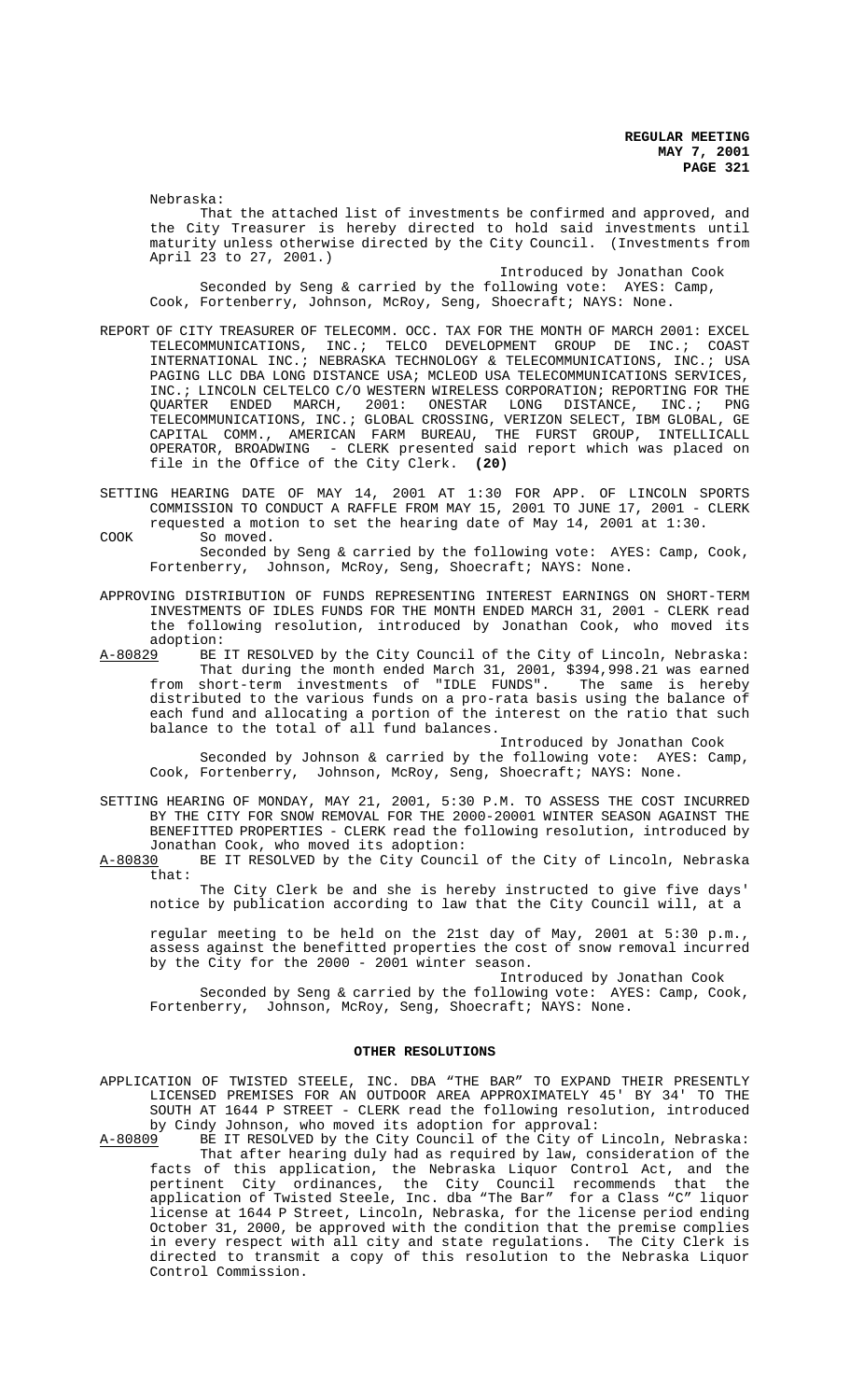> Introduced by Cindy Johnson Seconded by Seng & carried by the following vote: AYES: Camp, Cook, Fortenberry, Johnson, McRoy, Seng, Shoecraft; NAYS: None.

APPLICATION OF BDLS, INC. DBA "J. FINNEGAN'S" FOR A CLASS "C" LIQUOR LICENSE AT 201 N. 8TH STREET - CLERK read the following resolution, introduced by Cindy Johnson, who moved its adoption for approval:

A-80810 BE IT RESOLVED by the City Council of the City of Lincoln, Nebraska: That after hearing duly had as required by law, consideration of the facts of this application, the Nebraska Liquor Control Act, and the pertinent City ordinances, the City Council recommends that the application of BDLS, Inc. dba "J. Finnegan's" for a Class "C" liquor license at 201 North 8th Street, Lincoln, Nebraska, for the license period ending October 31, 2001, be approved with the condition that the premise complies in every respect with all city and state regulations. The City Clerk is directed to transmit a copy of this resolution to the Nebraska Liquor Control Commission.

Introduced by Cindy Johnson Seconded by Seng & carried by the following vote: AYES: Camp, Cook, Fortenberry, Johnson, McRoy, Seng, Shoecraft; NAYS: None.

- MANAGER APPLICATION OF TROY J. FALK FOR BDLS, INC. DBA "J. FINNEGAN'S" AT 201 N. 8TH STREET - CLERK read the following resolution, introduced by Cindy Johnson, who moved its adoption for approval:<br>A-80811 WHEREAS, BDLS, Inc. dba "J. Finnegan's'
- WHEREAS, BDLS, Inc. dba "J. Finnegan's" located at 201 North 8th Street, Lincoln, Nebraska has been approved for a Retail Class "C" liquor license, and now requests that Troy J. Falk be named manager;

WHEREAS, Troy J. Falk appears to be a fit and proper person to manage said business.

NOW, THEREFORE, BE IT RESOLVED by the City Council of the City of Lincoln, Nebraska:

That after hearing duly had as required by law, consideration of the facts of this application, the Nebraska Liquor Control Act, and the pertinent City ordinances, the City Council recommends that Troy J. Falk be approved as manager of this business for said licensee. The City Clerk is directed to transmit a copy of this resolution to the Nebraska Liquor Control Commission.

Introduced by Cindy Johnson

Seconded by Seng & carried by the following vote: AYES: Camp, Cook, Fortenberry, Johnson, McRoy, Seng, Shoecraft; NAYS: None.

MANAGER APPLICATION OF RYAN G BIRKETT FOR LA SOCIETE DES 40 HOMMES DBA "AMERICAN LEGION 3 CLUB" AT 5630 P STREET - CLERK read the following resolution,

introduced by Cindy Johnson, who moved its adoption for approval:<br>A-80812 WHEREAS, La Societe Des 40 Hommes dba "American Legion 3 WHEREAS, La Societe Des 40 Hommes dba "American Legion 3 Club" located at 5630 P Street, Lincoln, Nebraska has been approved for a Retail Class "C" liquor license, and now requests that Ryan G. Birkett be named manager;

WHEREAS, Ryan G. Birkett appears to be a fit and proper person to manage said business.

NOW, THEREFORE, BE IT RESOLVED by the City Council of the City of Lincoln, Nebraska:

That after hearing duly had as required by law, consideration of the facts of this application, the Nebraska Liquor Control Act, and the pertinent City ordinances, the City Council recommends that Ryan G. Birkett be approved as manager of this business for said licensee. The City Clerk is directed to transmit a copy of this resolution to the Nebraska Liquor Control Commission.

Introduced by Cindy Johnson

Seconded by Seng & carried by the following vote: AYES: Camp, Cook, Johnson, McRoy, Seng, Shoecraft; NAYS: Fortenberry.

APPLICATION OF HRC, INC. DBA "CHEERLEADERS" FOR A SPECIAL DESIGNATED LIQUOR LICENSE FOR AN AREA MEASURING APPROXIMATELY 60' BY 75' IN THE SOUTH PARKING LOT AT 5560 S. 48TH STREET, #4 ON MAY 20, 2001 FROM 12:00 NOON TO 10:00 P.M. - CLERK read the following resolution, introduced by Cindy Johnson, who moved its adoption for approval:

A-80813 BE IT RESOLVED by the City Council of the City of Lincoln, Nebraska: That after hearing duly had as required by law, consideration of the facts of this application, the Nebraska Liquor Control Act, and the pertinent City ordinances, the City Council recommends that the application of HRC Inc. d/b/a Cheerleaders Bar for a Special Designated License to cover an area measuring 80 feet by 50 feet at 5560 South 48th Street, Lincoln, Nebraska, on the 5th day of August, 2000, between the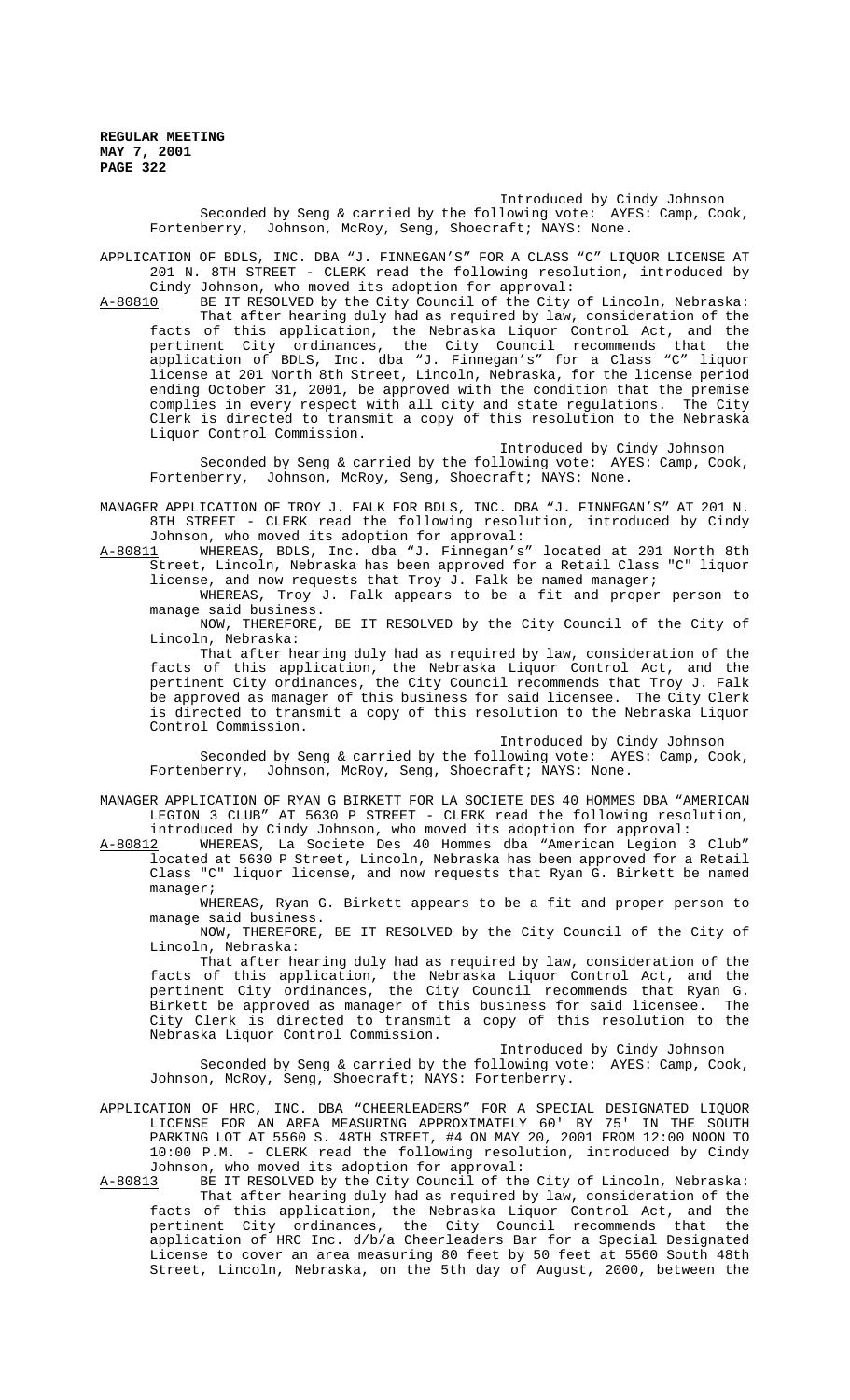hours of 10:00 a.m. and 10:00 p.m., be approved with the condition that the premise complies in every respect with all City and State regulations and with the following requirements:

- 1. Identification to be checked, wristbands required on all parties wishing to consume alcohol.
	-
- 2. Adequate security shall be provided for the event.<br>3. The area requested for the permit shall be separate The area requested for the permit shall be separated from the
- public by a fence or other means.
- Responsible alcohol service practices shall be followed.

BE IT FURTHER RESOLVED the City Clerk is directed to transmit a copy of this resolution to the Nebraska Liquor Control Commission.

Introduced by Cindy Johnson

Seconded by Seng & carried by the following vote: AYES: Camp, Cook, Fortenberry, Johnson, McRoy, Seng, Shoecraft; NAYS: None.

APPOINTING CARA POTTER TO THE TAXICAB REVIEW BOARD FOR A THREE-YEAR TERM EXPIRING FEBRUARY 24, 2004 - CLERK read the following resolution, introduced by Jonathan Cook, who moved its adoption:

A-80814 BE IT RESOLVED by the City Council of the City of Lincoln, Nebraska: That the appointment of Cara Potter to the Taxicab Review Board for a three-year term expiring February 24, 2004 is hereby approved.

# Introduced by Jonathan Cook

Seconded by Seng & carried by the following vote: AYES: Camp, Cook, Fortenberry, Johnson, McRoy, Seng, Shoecraft; NAYS: None.

REAPPOINTING KAREN HAND AND MIKE SEACREST TO THE PARKS AND RECREATION ADVISORY BOARD FOR THREE-YEAR TERMS EXPIRING APRIL 27, 2004 - CLERK read the

following resolution, introduced by Jonathan Cook, who moved its adoption: A-80815 BE IT RESOLVED by the City Council of the City of Lincoln, Nebraska: That the reappointment of Karen Hand and Mike Seacrest to the Parks and Recreation Advisory Board for three-year terms expiring April 27, 2004 is hereby approved.

Introduced by Jonathan cook Seconded by Seng & carried by the following vote: AYES: Camp, Cook, Fortenberry, Johnson, McRoy, Seng, Shoecraft; NAYS: None.

APPOINTING ROBERT RIPLEY AND TAMI ROBINSON TO THE PARKS AND RECREATION ADVISORY BOARD FOR THREE-YEAR TERMS EXPIRING APRIL 27, 2004 - CLERK read the

following resolution, introduced by Jonathan Cook, who moved its adoption:<br>A-80816 BE IT RESOLVED by the City Council of the City of Lincoln, Nebraska: BE IT RESOLVED by the City Council of the City of Lincoln, Nebraska: That the appointment of Robert Ripley and Tami Robinson to the Parks and Recreation Advisory Board for three-year terms expiring April 27, 2004 is hereby approved.

Introduced by Jonathan Cook Seconded by Seng & carried by the following vote: AYES: Camp, Cook, Fortenberry, Johnson, McRoy, Seng, Shoecraft; NAYS: None.

APPOINTING KATE KULESHER, DR. DONNA HOWE, AND DR. LISA PETERSON TO THE LINCOLN-LANCASTER COUNTY BOARD OF HEALTH FOR THREE-YEAR TERMS EXPIRING APRIL 15, 2004 - CLERK read the following resolution, introduced by Jonathan Cook, who moved its adoption:

A-80817 BE IT RESOLVED by the City Council of the City of Lincoln, Nebraska: That the appointment of Kate Kulesher, Dr. Donna Howe, and Dr. Lisa Peterson to the Lincoln-Lancaster County Board of Health for three-year terms expiring April 15, 2004 is hereby approved.

# Introduced by Jonathan Cook

Seconded by Seng & carried by the following vote: AYES: Camp, Cook, Fortenberry, Johnson, McRoy, Seng, Shoecraft; NAYS: None.

APPROVING THE REASSIGNMENT OF THE POSITION OF INTERNET SUPPORT SPECIALIST FROM INFORMATION SERVICES/FINANCE DEPT. TO C.I.C./MAYOR'S OFFICE EFFECTIVE JUNE 7, 2001 AND TRANSFERRING THE ASSOCIATED BUDGET AMOUNT OF \$6,096.15 FOR THE FUNDING OF SAID POSITION - CLERK read the following resolution, introduced by Jonathan Cook, who moved its adoption:<br>A-80818 WHEREAS, the Director of Finance h

A-80818 MHEREAS, the Director of Finance has requested that the Internet Support Specialist position in Information Services be reassigned to the Citizen Information Center to assist in the coordination of information dissemination; and

WHEREAS, it is necessary to authorize the transfer of appropriations and funds in an amount not to exceed \$6,096.15 to reimburse the Citizen Information Center for such employee's wages and benefits.

NOW, THEREFORE, BE IT RESOLVED by the City Council of the City of Lincoln, Nebraska:

That a transfer of unencumbered appropriations in the amount of \$6,096.16 from the Finance/Information Services/System Development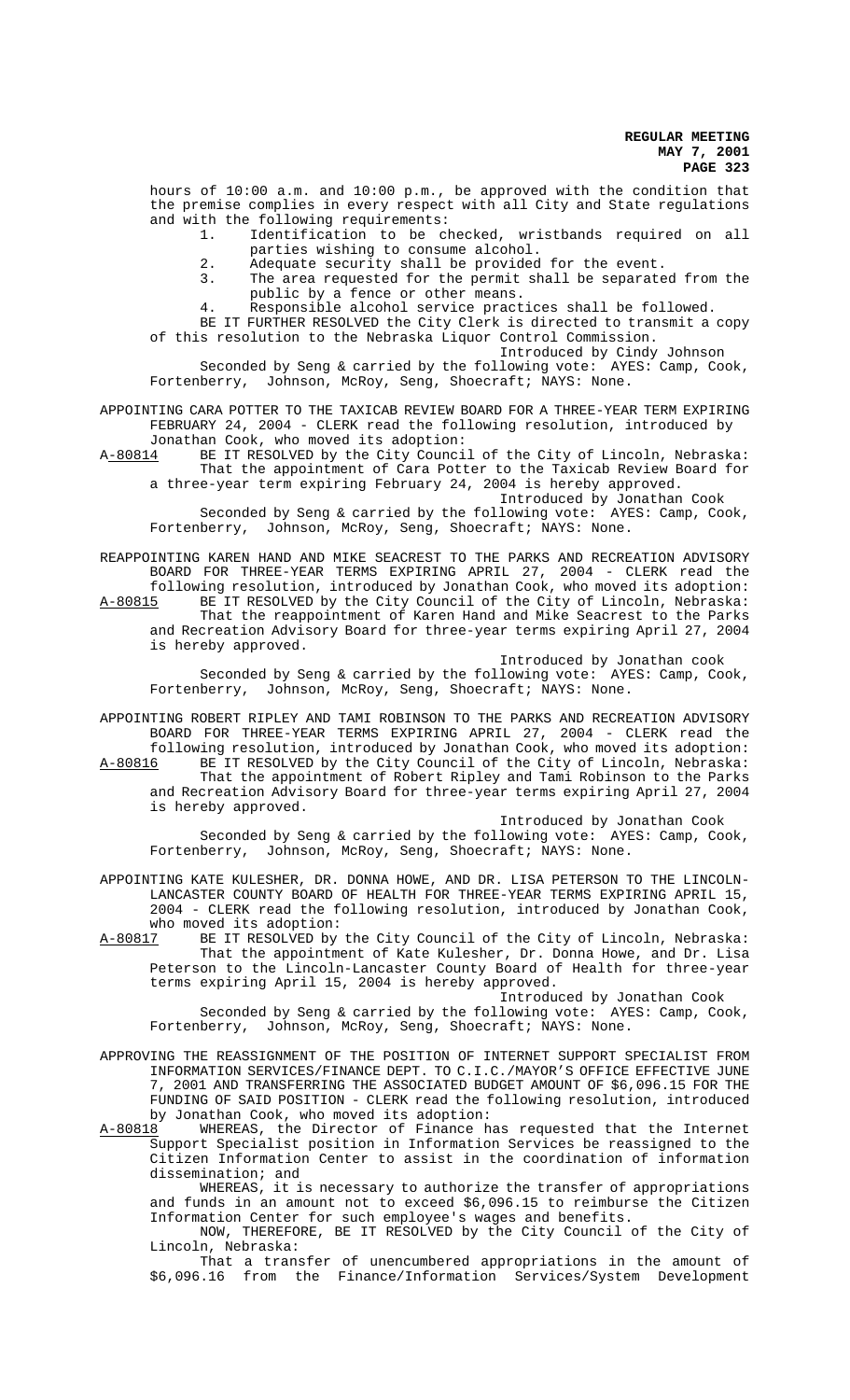> (Account No. 060904 - 06028) to Mayor's Department/C.I.C. (Account No. ) is approved.

> The Finance Director is authorized to make such transfers from and after the passage of this Resolution.

> Introduced by Jonathan Cook Seconded by Seng & carried by the following vote: AYES: Camp, Cook, Fortenberry, Johnson, McRoy, Seng, Shoecraft; NAYS: None.

APPROVING THE EXECUTION AND DELIVERY BY THE CITY OF AN INTERLOCAL COOPERATION AGREEMENT BY AND BETWEEN THE CITY ON BEHALF OF LINCOLN ELECTRIC SYSTEM, AND THE BOARD OF REGENTS OF THE UNIVERSITY OF NEBRASKA ESTABLISHING THE NEBRASKA UTILITY CORPORATION, FOR THE PURPOSES OF PURCHASING, LEASING, CONSTRUCTING, AND FINANCING FACILITIES AND ACQUIRING SERVICES IN ORDER TO FURNISH ENERGY REQUIREMENTS, UTILITY AND INFRASTRUCTURE FACILITIES AND RELATED ENERGY, UTILITY AND INFRASTRUCTURE SERVICES TO THE CITY AND THE REGENTS; AND APPROVING THE RELATED ARTICLES OF INCORPORATION AND BYLAWS OF THE CORPORATION - CLERK read the following resolution, introduced by Jonathan Cook, who moved its adoption:

A-80820 A RESOLUTION APPROVING AND AUTHORIZING THE EXECUTION AND DELIVERY OF AN INTERLOCAL COOPERATION AGREEMENT FOR AND ON BEHALF OF LINCOLN ELECTRIC SYSTEM WITH THE BOARD OF REGENTS OF THE UNIVERSITY OF NEBRASKA PROVIDING FOR THE ESTABLISHMENT OF THE "NEBRASKA UTILITY CORPORATION," A NEBRASKA NONPROFIT CORPORATION; APPROVING THE ARTICLES OF INCORPORATION AND BYLAWS THEREOF; AND RELATED MATTERS. WHEREAS, Lincoln Electric System ("LES") and the University of Nebraska-Lincoln ("UN-L") have determined that UN-L's electric distribution, generation and other campus utility infrastructure is in need of significant upgrading at considerable cost; and

WHEREAS, LES and UN-L have explored various options for operating the UN-L utility infrastructure and financing the necessary upgrades; and WHEREAS, District Energy Corporation, a Nebraska nonprofit corporation organized pursuant to an interlocal cooperation agreement by and among the City, LES and Lancaster County, Nebraska (the "County"), under the management and direction of LES administration and staff, has provided economic and efficiency benefits to LES, the City, the County and the State of Nebraska; and

WHEREAS, UN-L and LES, through the City, seek to establish the Nebraska Utility Corporation, a Nebraska nonprofit corporation, pursuant to an interlocal cooperation agreement, for the ownership, operation, maintenance and financing of the utility infrastructure required on the UN-L campus.

NOW, THEREFORE, BE IT RESOLVED by the Mayor and City Council of the City of Lincoln, Nebraska as follows:

Section 1. The Interlocal Cooperation Agreement (the Agreement"), by and between the City, acting for and on behalf of LES, and The Board of Regents of the University of Nebraska (the "Regents"), providing for the establishment of the Nebraska Utility Corporation, a Nebraska nonprofit corporation (the "Corporation"), in the form attached hereto as Exhibit"A" and made a part hereof by reference, is hereby approved. The Mayor and the City Clerk be and they hereby are authorized, empowered and directed to execute, attest to the execution of, seal with the official seal of the City and deliver the Agreement for and on behalf of the City and LES, including necessary counterparts.

Section 2. The proposed Articles of Incorporation of the Corporation in the form attached here to as **Exhibit "B"** and made a part hereof by reference, and the proposed Bylaws of the Corporation in the form attached here to as  $Exhibit$  "C" and made a part hereof by reference, are hereby approved.

Section 3. The Mayor, Finance Director, City Clerk, Deputy City Clerk, City Treasurer, Deputy City Treasurer, City Attorney and any Assistant City Attorney be and they are hereby authorized to execute and deliver for and on behalf of the City the Agreement and all additional certificates, documents, opinions or other papers and to perform all other acts as they may deem necessary or appropriate in order to implement and carry out the matters herein authorized.

Section 4. Without in any way limiting the power, authority or discretion elsewhere herein granted or delegated, the City Council hereby (a) authorizes and directs the Mayor, Finance Director, City Treasurer, City Clerk, City Attorney, City Controller and all other officers, officials, employees and agents of the City to carry out or cause to be carried out, and to perform such obligations of the City and such other actions as they, or any of them in consultation with the City Attorney, LES and its counsel and the Regents and their counsel, shall consider necessary, advisable, desirable or appropriate in connection with this Resolution, including without limitation the execution and delivery of all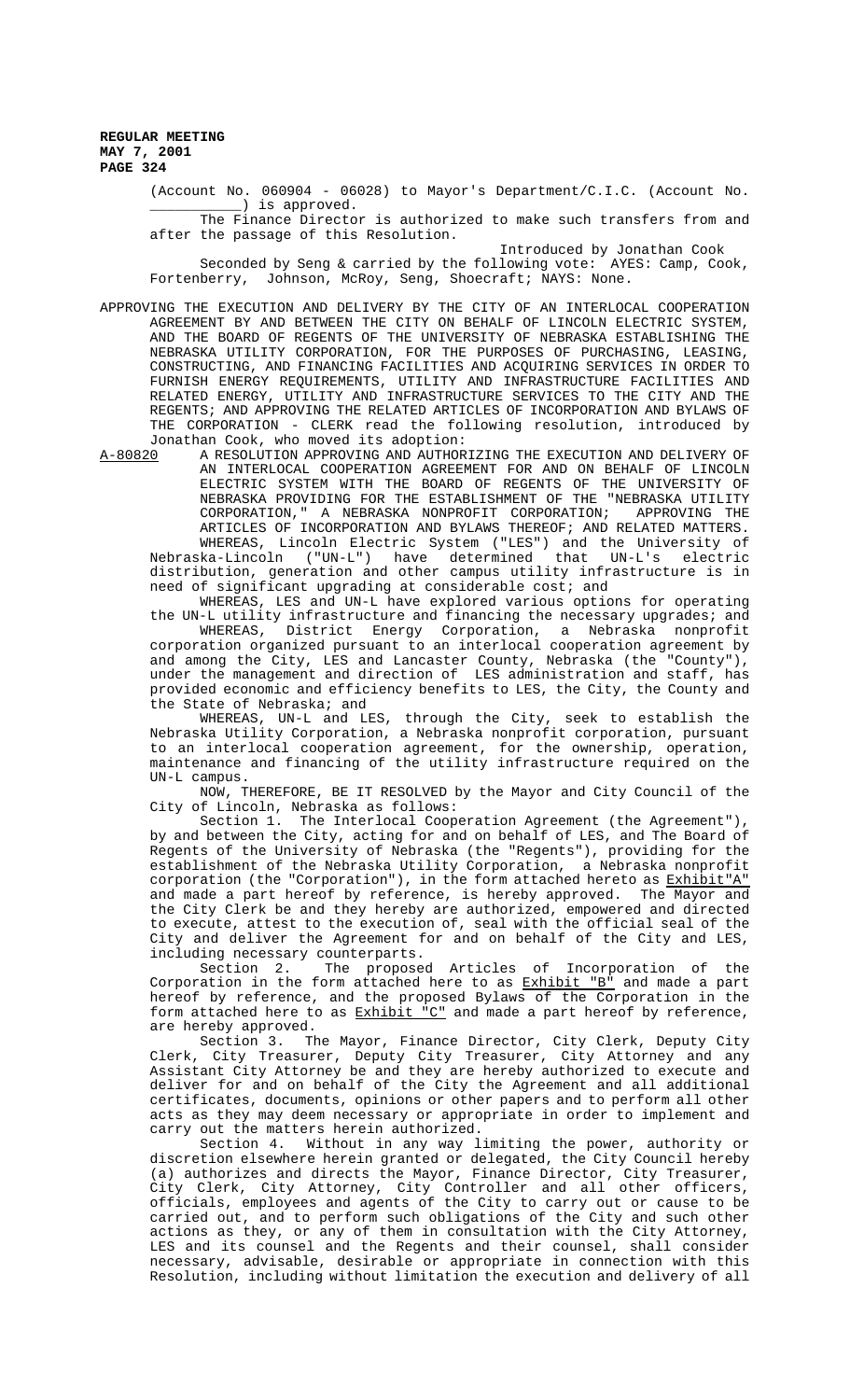related documents, instruments, certifications and opinions. The execution and delivery by the Mayor, the Finance Director of the City Controller or by any such other officers, officials, employees or agents of the City of any such documents, instruments, certifications and opinions, or the doing by them of any act in connection with any of the matters which are the subject of this Resolution, shall constitute conclusive evidence of both the City's and his or her approval of the terms, provisions and contents thereof and of all changes, modifications, amendments, revisions and alterations made therein and shall conclusively establish his or her absolute, unconditional and irrevocable authority with respect thereto from the City and the authorization, approval and ratification by the City of the documents, instruments, certifications and opinions so executed and the actions so taken.

Section 5. If any provisions of this Resolution shall be held or deemed to be or shall, in fact, be inoperative or unenforceable or invalid as applied in any particular case in any jurisdiction or jurisdictions or in all jurisdictions, or in all cases because it conflicts with any constitution or statute or rule of public policy, or for any other reason, such circumstances shall not have the effect of rendering the provision in question inoperative or unenforceable or invalid in any other case or circumstance, or of rendering any other provision or provisions herein contained inoperative or unenforceable or invalid to any extent whatever.

Section 6. This Resolution shall be construed and interpreted in accordance with the laws of the State. All suits and actions arising out of this Resolution shall be instituted in a court of competent jurisdiction in the State except to the extent necessary for enforcement, by any trustee or receiver appointed by or pursuant to the provisions of this Resolution, or remedies under this Resolution.

Section 7. Any resolution of the City, and any part of any resolution, inconsistent with this Resolution is hereby repealed to the extent of such inconsistency.

Section 8. This Resolution shall be in full force and effect from and after its passage and approval as provided by law.

Introduced by Jonathan Cook

Seconded by Seng & carried by the following vote: AYES: Camp, Cook, Fortenberry, Johnson, McRoy, Seng, Shoecraft; NAYS: None.

ADOPTING A SEWER CONNECTION FEE FOR THE SOUTH SALT CREEK TRUNK SEWER AS REQUIRED BY THE CONDITIONAL ANNEXATION AND ZONING AGREEMENT FOR YANKEE HILL ROAD VICINITY - CLERK read the following resolution, introduced by Jonathan Cook, who moved its adoption:<br>A-80821 WHEREAS, Resolution No.

WHEREAS, Resolution No. A-79281 approved the Conditional Annexation and Zoning Agreement for Yankee Hill Road Vicinity, hereinafter "Agreement"; and

WHEREAS, said Agreement provided for the City and the owners of the land within the boundaries of the preliminary plat of Wilderness Ridge Addition to construct certain South Salt Creek sanitary sewer trunk lines (hereinafter Sewer A and Sewer B) to sewer approximately 725 acres of land within the preliminary plat of Wilderness Ridge Addition; and

WHEREAS, Sewer A and Sewer B can also sewer approximately 312 acres of land outside said boundaries; and

WHEREAS, the City agreed to charge other owners of land outside said boundaries a fair share of the cost of said Sewer A and Sewer B based upon a per acre formula or some other "fair share" formula approved by the City; and

WHEREAS, Lincoln Municipal Code § 24.52.010 authorizes the City to charge the owner of any property desiring to connect to Sewer A and Sewer B a connection fee not to exceed the equivalent cost of the construction of Sewer A and Sewer B as they pertain to such property or to an assessment had the property been assessed for such construction in accordance with City standards; and

WHEREAS, the total cost of providing Sewer A and Sewer B to Wilderness Ridge Addition Preliminary Plat (725 acres) and the other sewerable land (312 acres) was approximately One Million One Hundred Fifty-One Thousand Dollars (\$1,151,000) or \$1,100 per acre; and

WHEREAS, those other property owners outside of the boundaries of the Wilderness Ridge Addition Preliminary Plat who benefit especially, not from the maintenance of the sanitary sewer system but from the extension of the trunk sewer system into an entirely new area, should bear their proportionate cost of that extension through the use of a connection fee; and

WHEREAS, the owners of the land within the preliminary plat of Wilderness Ridge paid approximately Three Hundred Sixty Four Thousand Two Hundred Fifty Dollars of the cost of Sewer A and Sewer B or \$351.25 per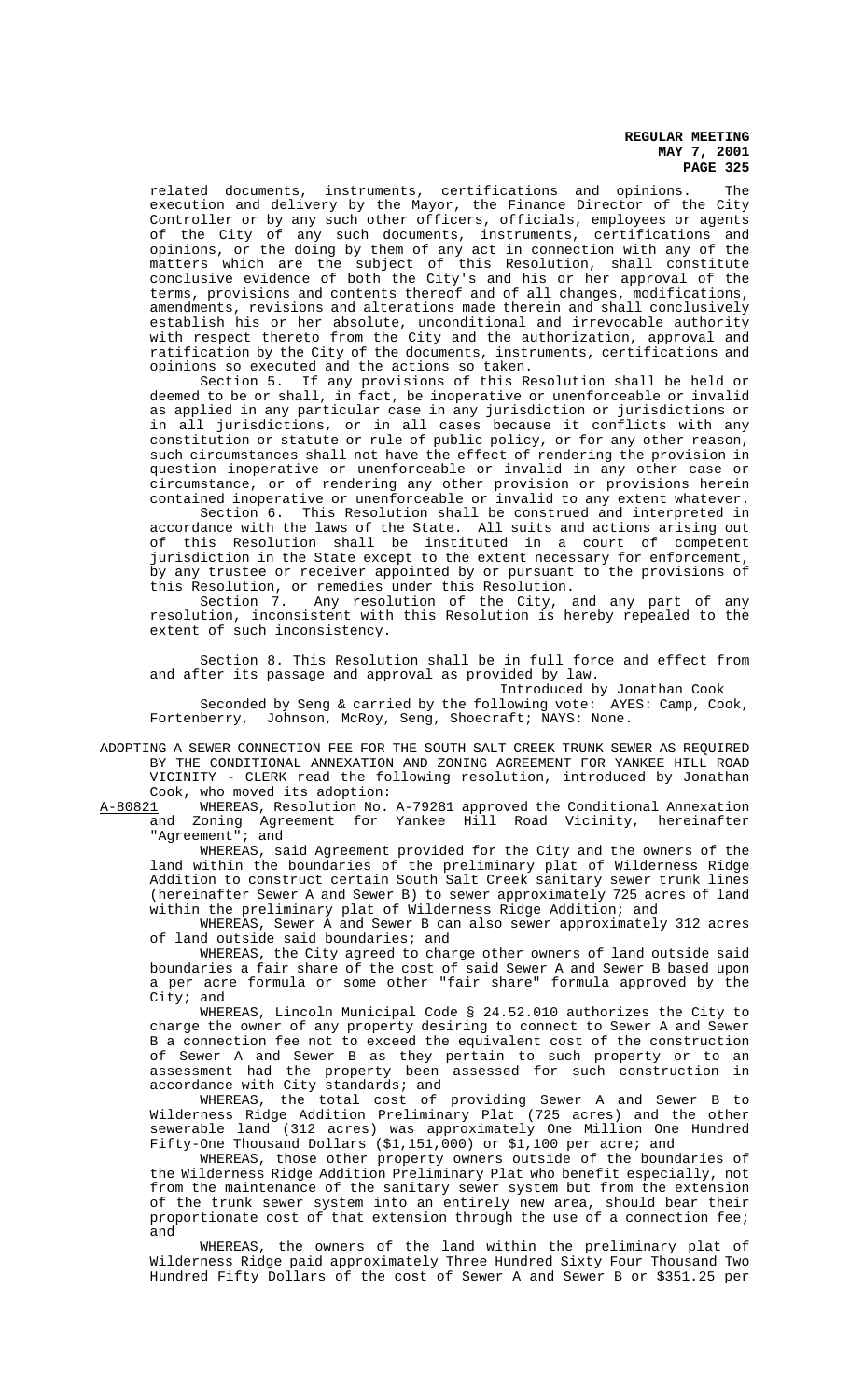acre.

NOW, THEREFORE, BE IT RESOLVED by the City Council of the City of Lincoln, Nebraska:

That the City Council does hereby establish and approve a one-time connection fee of \$351.25 per acre for those other property owners whose land is included within the approximately 312 acres of land outside the preliminary plats for Wilderness Ridge Addition and is sewerable by Sewer A and Sewer B.

Introduced by Jonathan Cook

Seconded by Seng & carried by the following vote: AYES: Camp, Cook, Fortenberry, Johnson, McRoy, Seng, Shoecraft; NAYS: None.

APPROVING AN AGREEMENT BETWEEN BIG RED KENO AND CORPORATE GOLF MARKETING INC. DBA "BUNKERS" FOR THE OPERATION OF A KENO SATELLITE SITE AT 8901 AUGUSTA DRIVE

- CLERK read the following resolution, introduced by Jonathan Cook, who moved its adoption:<br>A-80822 WHEREAS, the

WHEREAS, the City of Lincoln and the County of Lancaster, Nebraska have entered into an Interlocal Agreement for the purposes of providing for joint City-County keno lottery; and

WHEREAS, the City has entered into a contract for the operation of keno type lottery with Lincoln's Big Red Keno, Ltd., a Nebraska limited partnership; and

WHEREAS, Section 5 of the Interlocal Agreement and Section 3(b) of the Keno contract grant the City the authority to approve all satellite locations within the corporate limits of Lincoln; and

WHEREAS, all requirements under the Interlocal Agreement and the Keno contract governing the establishment and location of keno satellite sites have been met.

NOW, THEREFORE, BE IT RESOLVED by the City Council of the City of Lincoln, Nebraska that a keno satellite site is hereby authorized at the location of Corporate Golf Marketing Inc. dba "Bunkers", 8901 Augusta Drive, Lincoln, NE 68516.

The City Clerk is directed to return an executed copy of this Resolution to Bunkers, and a copy to Lincoln's Big Red Keno, Ltd.

Introduced by Jonathan Cook

Seconded by Seng & carried by the following vote: AYES: Camp, Cook, Fortenberry, Johnson, McRoy, Seng, Shoecraft; NAYS: None.

- SETTING HEARING DATE OF 5/21/01, 5:30 P.M. ON THE MANAGER APPLICATION OF MATTHEW C. KIMMERLING FOR LPG CORP. DBA BUSTER'S BARBECUE & BREW, AT 2435 SOUTH  $48<sup>TH</sup>$  STREET - CLERK read the following resolution, introduced by Jonathan Cook, who moved its adoption for approval:<br>A-80823 BE IT RESOLVED by the City Council,
- A-80823 BE IT RESOLVED by the City Council, of the City of Lincoln, that a hearing date is hereby fixed for Mon., May 21, 2001, at 5;30 p.m. or as soon thereafter as possible in the City Council Chambers, County-City Building, 555 S. 10th St., Lincoln, NE, for the purpose of considering the Man. App. of Matthew C. Kimmerling for LPG Corp. dba Buster's Barbecue & Brew at 2435 S. 48th St.

If the Police Dept. is unable to complete the investigation by said time, a new hearing date will be set.

# Introduced by Jonathan Cook

Seconded by Seng & carried by the following vote: AYES: Camp, Cook, Fortenberry, Johnson, McRoy, Seng, Shoecraft; NAYS: None.

- SETTING HEARING DATE OF 6/4/01, 1:30 P.M. ON THE APPLICATION OF B & R STORES, INC. DBA "RUSS'S MARKET #21" FOR A CLASS D & K CATERING LICENSE AT 1550 SOUTH CODDINGTON - CLERK read the following resolution, introduced by Jonathan Cook, who moved its adoption for approval:
- A-80824 BE IT RESOLVED by the City Council, of the City of Lincoln, that a hearing date is hereby fixed for Mon., June 4, 2001, at 1:30 p.m. or as soon thereafter as possible in the City Council Chambers, County-City Building, 555 S. 10th St., Lincoln, NE, for the purpose of considering the App. of B & R Stores, Inc. dba "Russ's Market #21" for a Class D & K Catering license at 1550 S. Coddington.

If the Police Dept. is unable to complete the investigation by said time, a new hearing date will be set.

Introduced by Jonathan Cook

Seconded by Seng & carried by the following vote: AYES: Camp, Cook, Fortenberry, Johnson, McRoy, Seng, Shoecraft; NAYS: None.

APPROVING A WAIVER OF DESIGN STANDARDS FOR CONSTRUCTION OF TWO DRIVEWAYS ALONG FRONTAGE OF COMMERCIAL BUSINESS LOCATED AT 2001 SOUTH 1ST STREET - CLERK read the following substitute resolution #2, introduced by Cindy Johnson, who moved its adoption: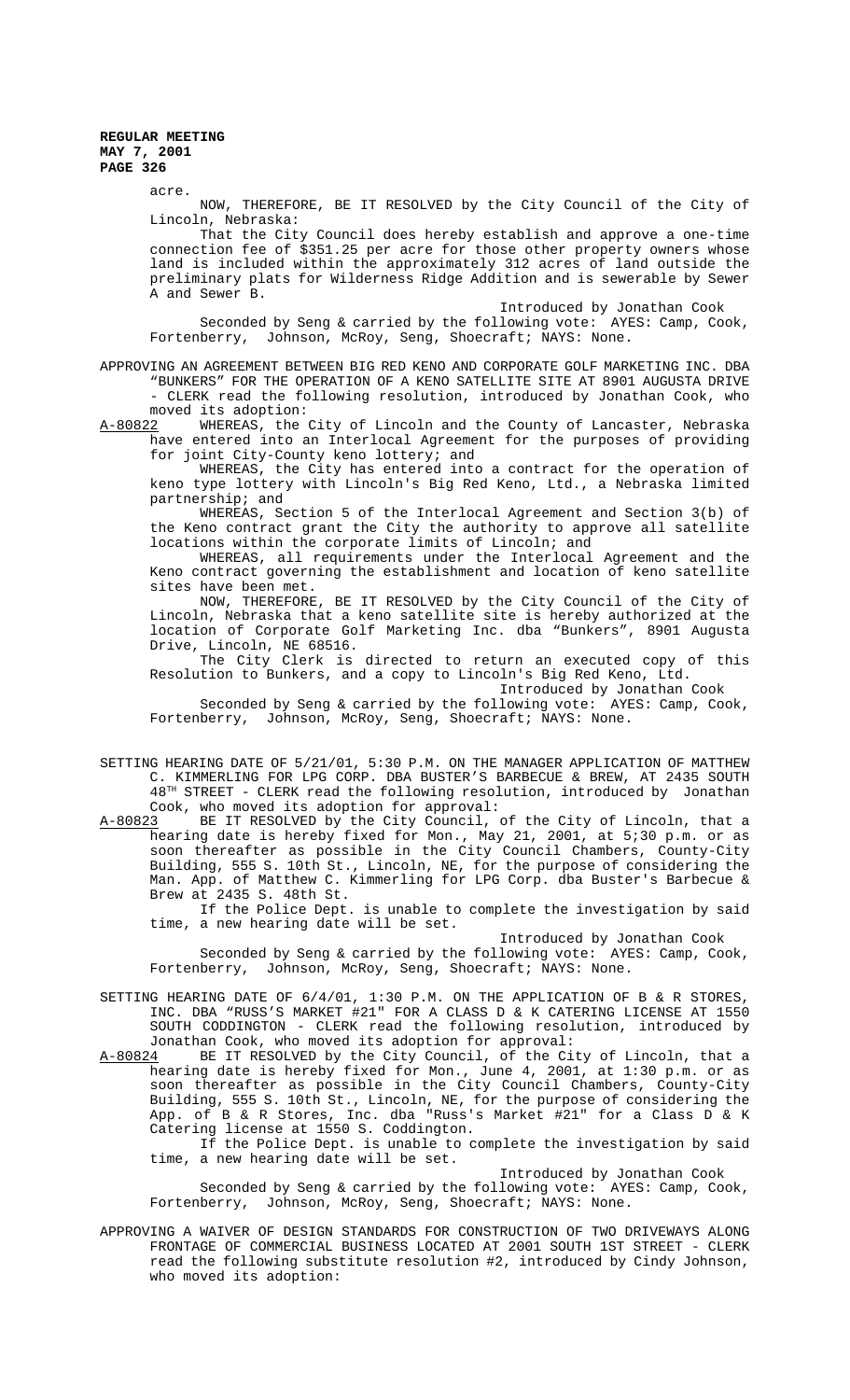A-80831 WHEREAS, Section 2.3 of Chapter 4 (Driveway Design Standards) of the City of Lincoln Design Standards provides:

Guidelines for the number of driveway approaches to be permitted are as follows. . .

4. For property located on a corner commercial driveway, access should be limited to one driveway approach. If the property is located at the intersection of a major street and local or collector street, the driveway approach should be located on the local or collector street to reduce potential conflicts. If desirable horizontal separation of the driveway approach from the intersection and other approaches is attainable the land use warrants additional access then access to both streets may be permitted.; and

WHEREAS, Steven Rexroth has requested a waiver of Chapter 4 Section 2.3.4 to allow construction of an additional driveway along the South 1st Street frontage of a commercial business located on a corner lot at 2001 South 1st Street, Lincoln, Lancaster County, Nebraska; and

WHEREAS, pursuant to Section 2.3 of Chapter 1 (Request for Waiver, Procedure) of the City of Lincoln Design Standards any request for deviation from the Driveway Design Standards for commercial lots was submitted to the Director of Public Works and Utilities for his report and recommendation; and

WHEREAS, pursuant to said Section 2.3 the Director of Public Works and Utilities has filed a written report on the requested deviation recommending denial for the reason that the owner has an approved curb cut on Harwood Court also providing access to this property and that the requested waiver of driveway design standards to relocate the approved curb cut on Harwood Court to South 1st Street would increase the number of conflict points on South 1st Street, a through street, and that the existing South 1st Street curb cut and approved Harwood Court curb cut will serve the property adequately; and

WHEREAS, the Director of Public Works has reconsidered his recommendation of denial and is now recommending approval upon condition that the southern and northern curb cuts on South 1st Street serve as customer entering and exiting one-way commercial driveway approaches respectively except that the southern driveway approach may serve as a two-way commercial driveway approach for deliveries.

NOW, THEREFORE, BE IT RESOLVED by the City of Lincoln, Nebraska:

That the application of Steven Rexroth for a waiver of the driveway design standards to allow two driveways along the South 1st Street frontage of his commercial business at 2001 South 1st Street is approved provided that the southern and northern curb cuts shall serve as customer entering and exiting one-way commercial driveway approaches respectively except that the southern driveway curb cut may serve as a two-way commercial driveway approach for deliveries.

Introduced by Cindy Johnson

Seconded by McRoy & carried by the following vote: AYES: Camp, Cook, Fortenberry, Johnson, McRoy, Seng, Shoecraft; NAYS: None.

APPROVING AN ANNEXATION AGREEMENT BETWEEN THE CITY AND R.C. KRUEGER DEVELOPMENT CO. OUTLINING CERTAIN CONDITIONS AND UNDERSTANDINGS WITH REGARDS TO THE ANNEXATION OF APPROXIMATELY 150.7 ACRES OF LAND GENERALLY LOCATED NORTHEAST OF SOUTH 14TH STREET AND YANKEE HILL ROAD.(IN CONNECTION W/01- 70, 01-71, 01R-92, 01R-93, 01R-94, 01R-95,)- CLERK read the following resolution, introduced by Jon Camp, who moved its adoption:

A-80837 BE IT RESOLVED by the City Council of the City of Lincoln, Nebraska: That the agreement titled Conditional Annexation and Zoning Agreement (Annexation Agreement), which is attached hereto, marked as Attachment "A" and made a part hereof by reference, between the City of Lincoln and Krueger Development Inc. (Owner) outlining certain conditions and understandings between the City and said Owner relating to the annexation of land generally located northeast of South 14th Street and Yankee Hill Road is approved.

BE IT FURTHER RESOLVED that the Mayor is authorized to execute the Annexation Agreement on behalf of the City.

BE IT FURTHER RESOLVED that the City Clerk is directed to return one fully executed copy of this Agreement to Rick Peo, Chief Assistant City Attorney, for distribution to the Owner.

BE IT FURTHER RESOLVED that the City Clerk is directed to record the Annexation Agreement with the Register of Deeds, filing fees to be paid by the Owner.

Introduced by Jon Camp

Seconded by Johnson & carried by the following vote: AYES: Camp, Cook, Fortenberry, Johnson, McRoy, Seng, Shoecraft; NAYS: None.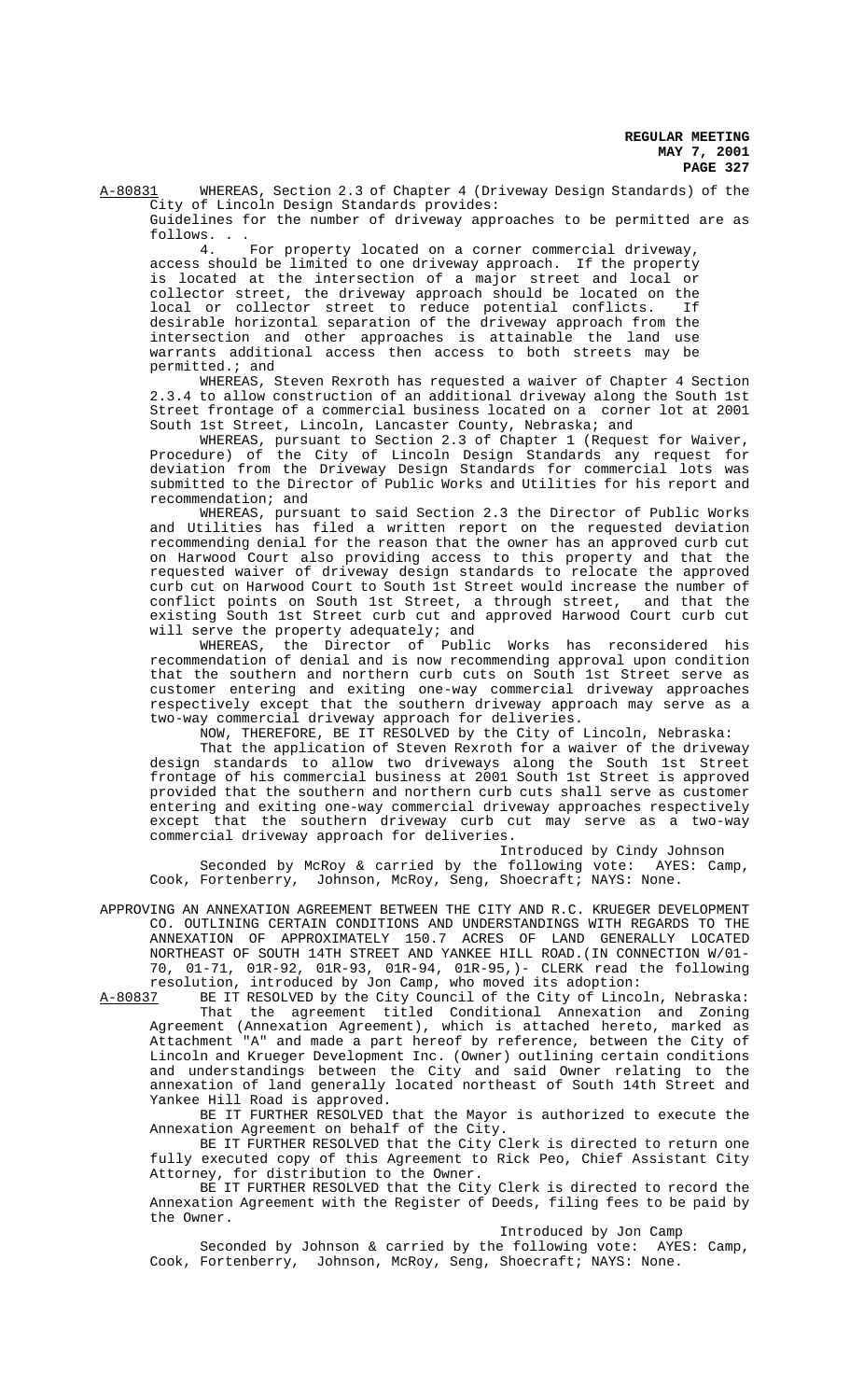- AUTHORIZING THE CITY TO CHARGE INDIVIDUALLY METERED MULTI-DWELLING UNITS FOR WATER USE CHARGES. (IN CONNECTION W/01-75, 01R-101) - PRIOR to reading: COOK Moved to place Bill No. 01R-100 on Pending.
- Seconded by Fortenberry & carried by the following vote: AYES: Camp, Cook, Fortenberry, Johnson, McRoy, Seng, Shoecraft; NAYS: None.
- COOK Moved to amend the Pending motion to include the formation of a committee & bring forward in 8 to 10 weeks. Seconded by Johnson & carried by the following vote: AYES: Camp,
	- Cook, Fortenberry, Johnson, McRoy, Seng, Shoecraft; NAYS: None.
- AUTHORIZING THE CITY TO CHARGE INDIVIDUALLY METERED MULTI-DWELLING UNITS FOR SANITARY USE CHARGES. (IN CONNECTION W/01-75, 01R-100) (4/30/01 - ACTION DELAYED TO 5/7/01) - PRIOR to reading:
- COOK Moved to place Bill No. 01R-101 on Pending.
- Seconded by Fortenberry & carried by the following vote: AYES: Camp, Cook, Fortenberry, Johnson, McRoy, Seng, Shoecraft; NAYS: None.
- COOK Moved to amend the Pending motion to include the formation of a committee & bring forward in 8 to 10 weeks. Seconded by Johnson & carried by the following vote: AYES: Camp, Cook, Fortenberry, Johnson, McRoy, Seng, Shoecraft; NAYS: None.
- SETTING HEARING DATE OF MAY 21, 2001 AT 5:30 P.M. FOR A SPECIAL DESIGNATED LICENSE FOR SHILAR INC. DBA "SPEAKEASY" AT 3233  $\frac{1}{2}$  S. 13<sup>TH</sup> ST. ON FRIDAY, MAY 25, 2001 FROM 6:00 P.M. TO 12:00 P.M. - CLERK read the following resolution, introduced by Jonathan Cook, who moved its adoption:
- A-80825 BE IT RESOLVED by the City Council, of the City of Lincoln, that a hearing date is hereby fixed for Mon., May 21, 2001, at 5:30 p.m. or as soon thereafter as possible in the City Council Chambers, County-City Building, 555 S. 10th St., Lincoln, NE, for a Special Designated License for Shilar Inc. dba "Speakeasy" at 3233 ½ S. 13th St. n Friday, May 25, 2001 from 6:00 p.m to 12:00 p.m.

If the Police Dept. is unable to complete the investigation by said time, a new hearing date will be set.

Introduced by Jonathan Cook

Seconded by Seng & carried by the following vote: AYES: Camp, Cook, Fortenberry, Johnson, McRoy, Seng, Shoecraft; NAYS: None.

- SETTING HEARING DATE OF JUNE 4, 2001 AT 1:30 P.M. FOR A SPECIAL DESIGNATED LICENSE FOR JOHN CRAW, HOLMES PARK GOLF COURSE AT 3701 S. 70<sup>TH</sup> ST. ON JUNE 9, 2001 FROM 8:00 A.M. TO 3 P.M. - CLERK read the following resolution, introduced by Jonathan Cook, who moved its adoption:<br>A-80826 BE IT RESOLVED by the City Council, of the City
- A-80826 BE IT RESOLVED by the City Council, of the City of Lincoln, that a hearing date is hereby fixed for Mon., June 4, 2001, at 1:30 p.m. or as soon thereafter as possible in the City Council Chambers, County-City Building, 555 S. 10th St., Lincoln, NE, for a Special Designated License for John Craw, Holmes Park Golf Course at 3701 S. 70th St. on June 9, 2001 from 8:00 a.m. to 3:00 p.m.

If the Police Dept. is unable to complete the investigation by said time, a new hearing date will be set.

Introduced by Jonathan Cook Seconded by Seng & carried by the following vote: AYES: Camp, Cook, Fortenberry, Johnson, McRoy, Seng, Shoecraft; NAYS: None.

- SETTING HEARING DATE OF JUNE 4, 2001 AT 1:30 P.M. FOR A SPECIAL DESIGNATED LICENSE FOR HAVELOCK BUSINESS ASSN. AT HAVELOCK AVE. APPROXIMATELY 10' WEST OF  $62^{\text{ND}}$  ST. TO APPROXIMATELY 15' WEST OF THE INTERSECTION OF  $63^{\text{RD}}$  ST.  $\&$  ½ BLOCK NORTH & SOUTH ON 62<sup>ND</sup> ST. ON SAT., JUNE 9, 2001 FROM 4:00 P.M TO 1:00 A.M. - CLERK read the following resolution, introduced by Jonathan
- Cook, who moved its adoption:<br>A-80827 BE IT RESOLVED by the C A-80827 BE IT RESOLVED by the City Council, of the City of Lincoln, that a hearing dat is hereby fixed for Mon., June 4, 2001, at 1:30 p.m or as soon thereafter as possible in the City Council Chambers, County-City Building, 555 S. 10th St., Lincoln, NE, for a Special Designated License for Havelock Business Assn. at Havelock Ave. approx. 10' west of 62nd St. to approx. 15' west of the intersection of 63rd St. &  $\frac{1}{2}$  block north & south on 62nd St. on Sat., June 9, 2001 from 4:00 p.m. to 1:00 a.m.

If the Police dept. is unable to complete the investigation by said time, a new hearing date will be set.

Introduced by Jonathan Cook

Seconded by Seng & carried by the following vote: AYES: Camp, Cook, Fortenberry, Johnson, McRoy, Seng, Shoecraft; NAYS: None.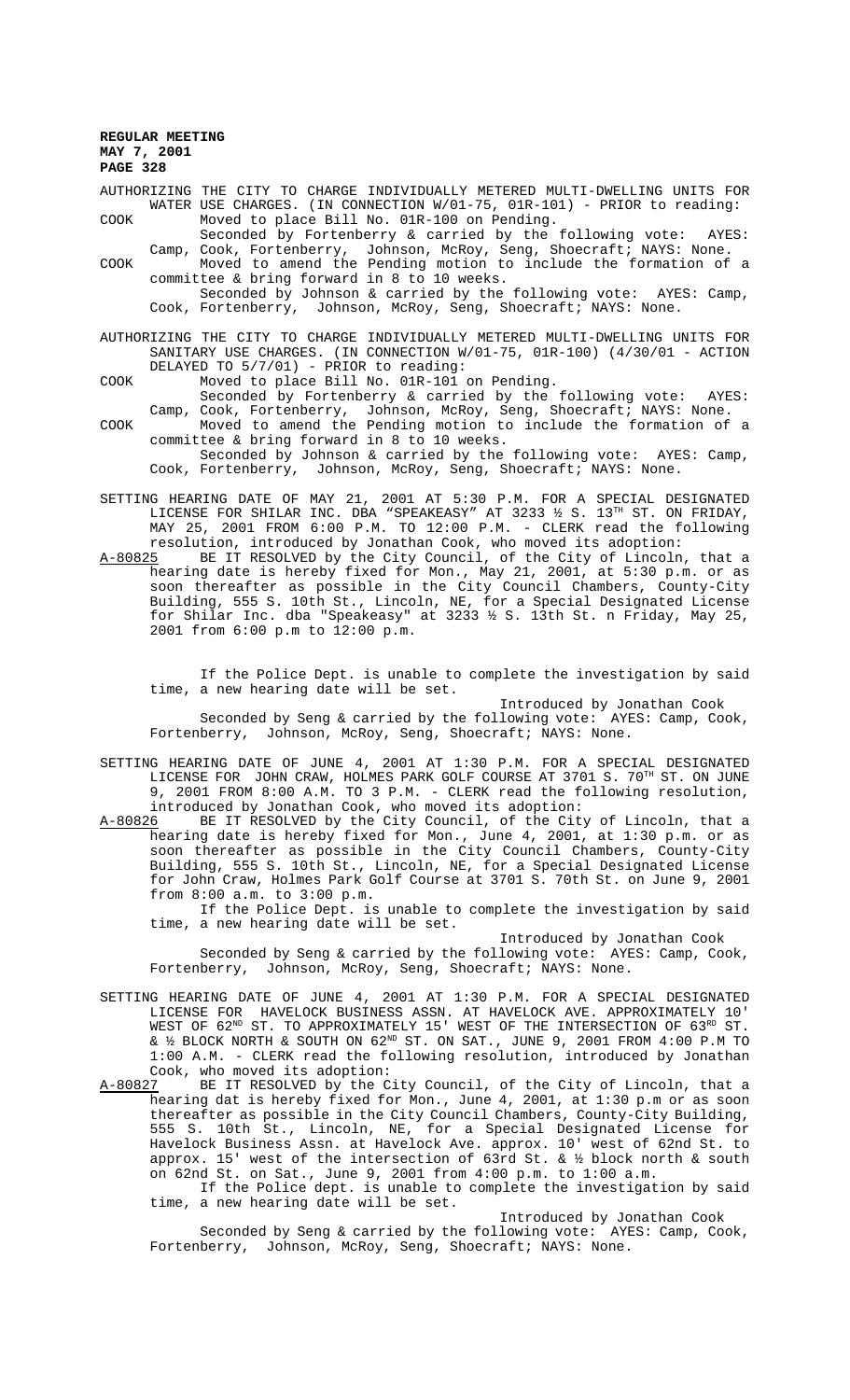#### **ORDINANCES - 1ST & 2ND READING**

- APPROVING THE STREET NAME FOR THE STREET EXTENDING SOUTH FROM FLETCHER AVENUE TO THE UNION PACIFIC RAILROAD (WEST OF HIGHLANDS GOLF COURSE) AS N.W. 20TH STREET - CLERK read an ordinance, introduced by Jonathan Cook, naming the street which extends south from Fletcher Avenue to the Union Pacific Railroad, west of Highlands Golf Course, as N.W. 20th Street, as recommended by the Street Name Committee, the first time.
- AMENDING SECTION 1.08.010 OF THE LINCOLN MUNICIPAL CODE TO DELETE THE WORDS "PROFILE BUST" WHEN REFERRING TO THE REPRESENTATION OF ABRAHAM LINCOLN ON THE CITY SEAL AND TO INCLUDE THE WORD "INCORPORATED APRIL 7, 1869" IN A HALF-CIRCLE AROUND THE BOTTOM OF THE FIGURE - PRIOR to reading: CAMP Moved to Withdraw Bill No. 01-82.
- Seconded by Johnson & carried by the following vote: AYES: Camp, Cook, Fortenberry, Johnson, McRoy, Seng, Shoecraft; NAYS: None.
- The ordinance, having been **WITHDRAWN**, was assigned File **#38-4359**, & placed on file in the Office of the City Clerk.
- AMENDING TITLE 4 OF THE LINCOLN MUNICIPAL CODE RELATING TO BOARDS AND COMMISSIONS BY REPEALING CHAPTER 4.12, ECONOMIC DEVELOPMENT COMMISSION, CHAPTER 4.32, SPORTS INDUSTRY COMMISSION, AND CHAPTER 4.44, CIVIL DEFENSE PROGRAM, WHICH COMMISSIONS AND PROGRAMS ARE OBSOLETE - CLERK read an ordinance, introduced by, Jonathan Cook, amending Title 4 of the Lincoln Municipal Code relating to Boards and Commissions by repealing Chapter 4.12, Economic Development Commission, Chapter 4.32, Sports Industry Commission, and Chapter 4.44, Civil Defense Program, as said commissions and program are obsolete, the first time.
- CHANGE OF ZONE 3318 APPLICATION OF JOHN AND PATSY PITTMAN FOR A CHANGE OF ZONE FROM H-3 HIGHWAY COMMERICAL TO I-1 INDUSTRIAL ON PROPERTY GENERALLY LOCATED AT 3035 N. 35TH STREET - CLERK read an ordinance, introduced by Jon Camp, amending the Lincoln Zoning District Maps attached to and made apart of Title 27 of the Lincoln Municipal Code, as provided by Section 27.05.020 of the Lincoln Municipal Code, by changing the boundaries of the districts established and shown thereon, the second time.
- AMENDING ORDINANCE 17704 RELATING TO THE PAY SCHEDULES OF EMPLOYEES WHOSE CLASSIFICATIONS ARE ASSIGNED TO THE PAY RANGE WHICH IS PREFIXED BY THE LETTER "M" BY CHANGING THE PAY RANGE OF THE JOB CLASSIFICATION OF "TRAFFIC ENGINEER" - CLERK read an ordinance, introduced by Jon Camp, amending Section 5 of Ordinance No. 17704 relating to the pay schedules of employees whose classifications are assigned to the pay range which is prefixed by the letter "M" by amending the pay range of the job classification "Traffic Engineer", the second time.

#### **MISCELLANEOUS BUSINESS**

### **PENDING LIST -**

CAMP Moved to extend the Pending List for 1 week. Seconded by Johnson & carried by the following vote: AYES: Camp, Cook, Fortenberry, Johnson, McRoy, Seng, Shoecraft; NAYS: None.

### **UPCOMING RESOLUTIONS -**

CAMP Moved to approve the resolutions to have Public Hearing on May 14, 2001. Seconded by Johnson & carried by the following vote: AYES: Camp,

Cook, Fortenberry, Johnson, McRoy, Seng, Shoecraft; NAYS: None.

#### **ADJOURNMENT**

### **3:35 p.m.**

CAMP Moved to adjourn the City Council Meeting of May 7, 2001. Seconded by Johnson & carried by the following vote: AYES: Camp, Cook, Fortenberry, Johnson, McRoy, Seng, Shoecraft; NAYS: None.